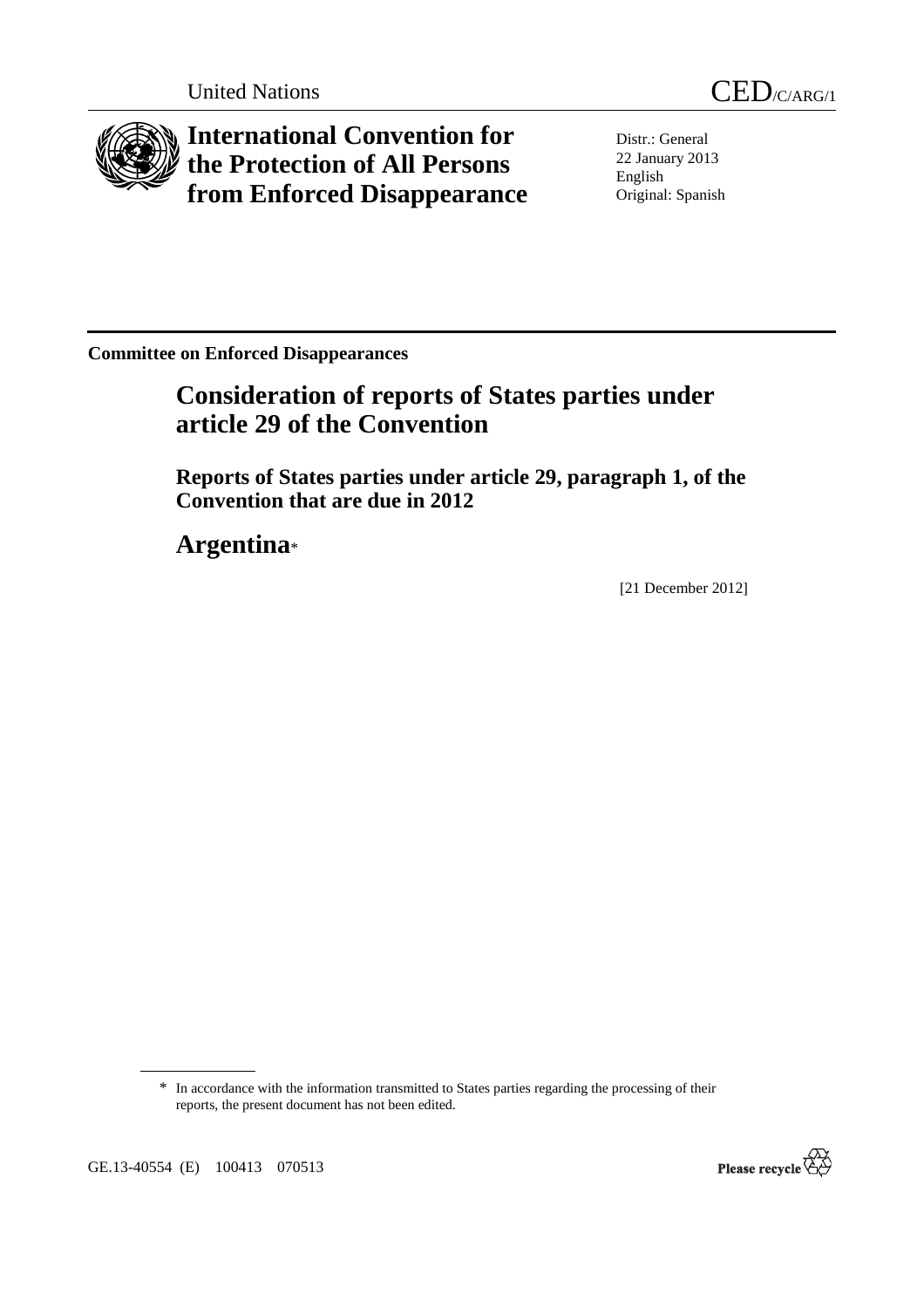### **CED/C/ARG/1**

## Contents

|    |           |  | Paragraphs  | Page           |
|----|-----------|--|-------------|----------------|
| Ι. |           |  | $1 - 9$     | 3              |
| П. |           |  | $10 - 242$  | $\overline{4}$ |
|    | А.        |  | $10 - 35$   | $\overline{4}$ |
|    | <b>B.</b> |  | $36 - 46$   | 7              |
|    | C.        |  | $47 - 68$   | 8              |
|    | D.        |  | $69 - 82$   | 10             |
|    | Е.        |  | $83 - 93$   | 11             |
|    | F.        |  | $94 - 135$  | 12             |
|    | G.        |  | 136–140     | 17             |
|    | Н.        |  | $141 - 159$ | 18             |
|    | I.        |  | $160 - 163$ | 21             |
|    | J.        |  | 164         | 22             |
|    | K.        |  | $165 - 168$ | 22             |
|    | L.        |  | $169 - 174$ | 22             |
|    | M.        |  | $175 - 225$ | 24             |
|    | N.        |  | $226 - 242$ | 30             |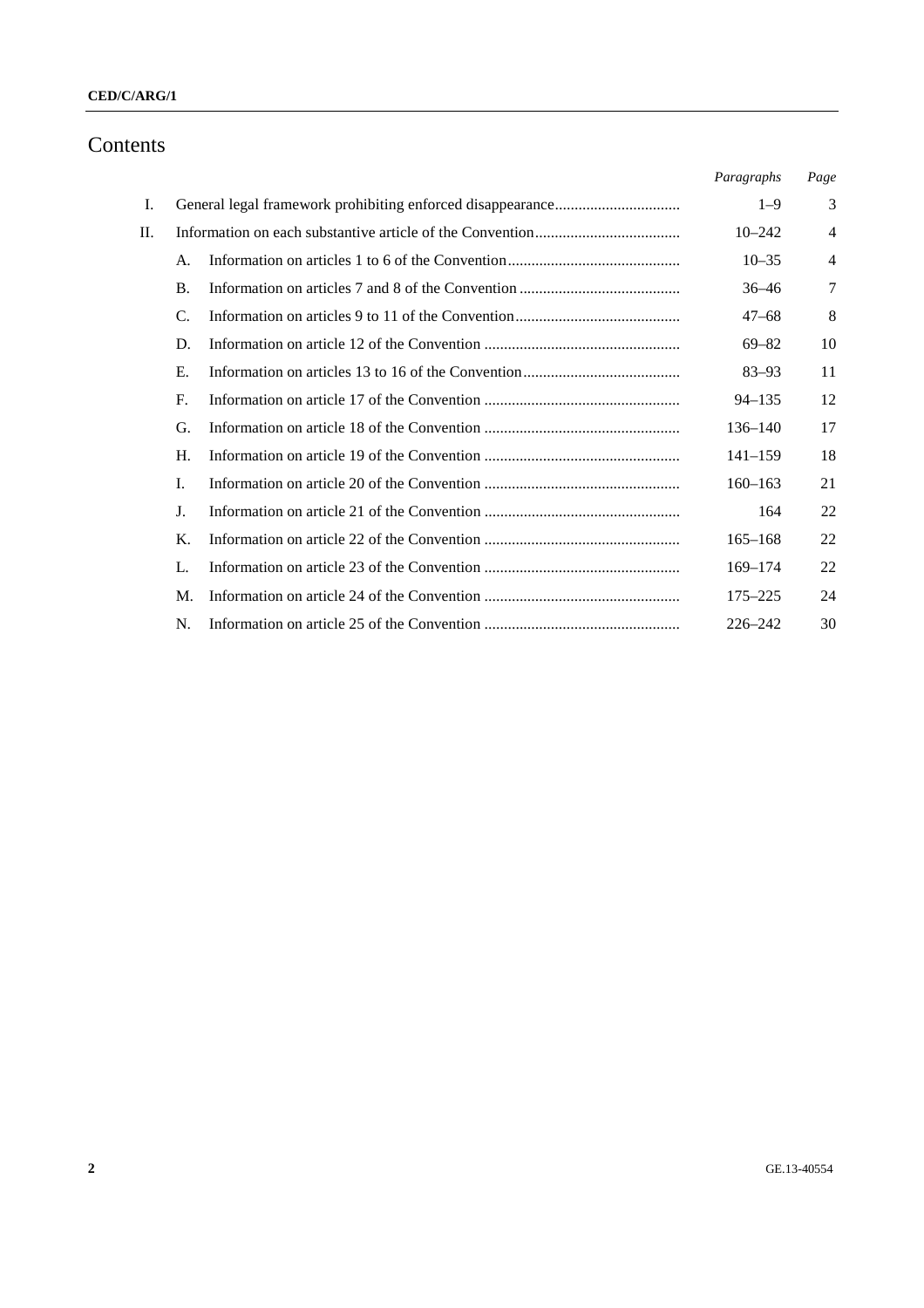## **I. General legal framework prohibiting enforced disappearance**

1. The prohibition of enforced disappearance is set out in Argentine domestic law in both the Constitution and the Criminal Code.

2. According to article 75, paragraph 22, of the Constitution, the Inter-American Convention on Forced Disappearance of Persons, adopted through Act No. 24556, has constitutional rank. Article 1 of this instrument stipulates that States parties shall undertake not to practise, permit or tolerate the forced disappearance of persons, even in states of emergency or suspension of individual guarantees.

3. At the same time, article 142 ter of the Criminal Code establishes a sentence of 10 to 25 years' imprisonment and general disqualification for life from exercising any public office or private security duties for public officials or persons or members of a group of persons who, acting with the authorization, support or acquiescence of the State, deprive one or more persons of their freedom in any way, when this act is followed by an absence of information or a refusal to acknowledge that deprivation of freedom or to give information on the whereabouts of that person.<sup>1</sup>

4. In addition, Act No. 26298 adopting the International Convention for the Protection of All Persons from Enforced Disappearance was enacted in November 2007.

5. At the international level, Argentina has signed various international instruments protecting persons from enforced disappearance, including: the Declaration on the Protection of All Persons from Enforced Disappearance; the Inter-American Convention on Forced Disappearance of Persons; the International Convention for the Protection of All Persons from Enforced Disappearance; the International Covenant on Civil and Political Rights; the Rome Statute of the International Criminal Court; the American Convention on Human Rights; and the Convention on the Non-Applicability of Statutory Limitations to War Crimes and Crimes against Humanity.

6. Article 75, paragraph 22, of the constitutional reform of 1994 granted supralegal status to treaties and constitutional status to 11 human rights instruments. Thus, the International Convention for the Protection of All Persons from Enforced Disappearance does not yet enjoy constitutional status; the Inter-American Convention on Forced Disappearance of Persons does, however.

7. Prior to the constitutional reform, the country's domestic courts had already begun directly applying international human rights treaties in civil and criminal cases.

8. The international legal instruments with constitutional status and the other instruments ratified by Argentina form part of the current law. They may be invoked before the courts, the administration and independent human rights institutions by individuals, groups and communities for the promotion and defence of their rights, and should be applied directly by the domestic courts and State bodies.

9. Since the ratification of these international instruments by the executive branch, individuals, groups and communities now have recourse to an international judicial or quasi-judicial body in the event of violations of the rights recognized in those instruments.

<sup>1</sup> For more information on this legal provision and other legal norms mentioned in this report, see the legislative information found on the website of the Documentation and Information Technology Centre of the Ministry of Economic Affairs and Finance, available at: http://infoleg.mecon.gov.ar/.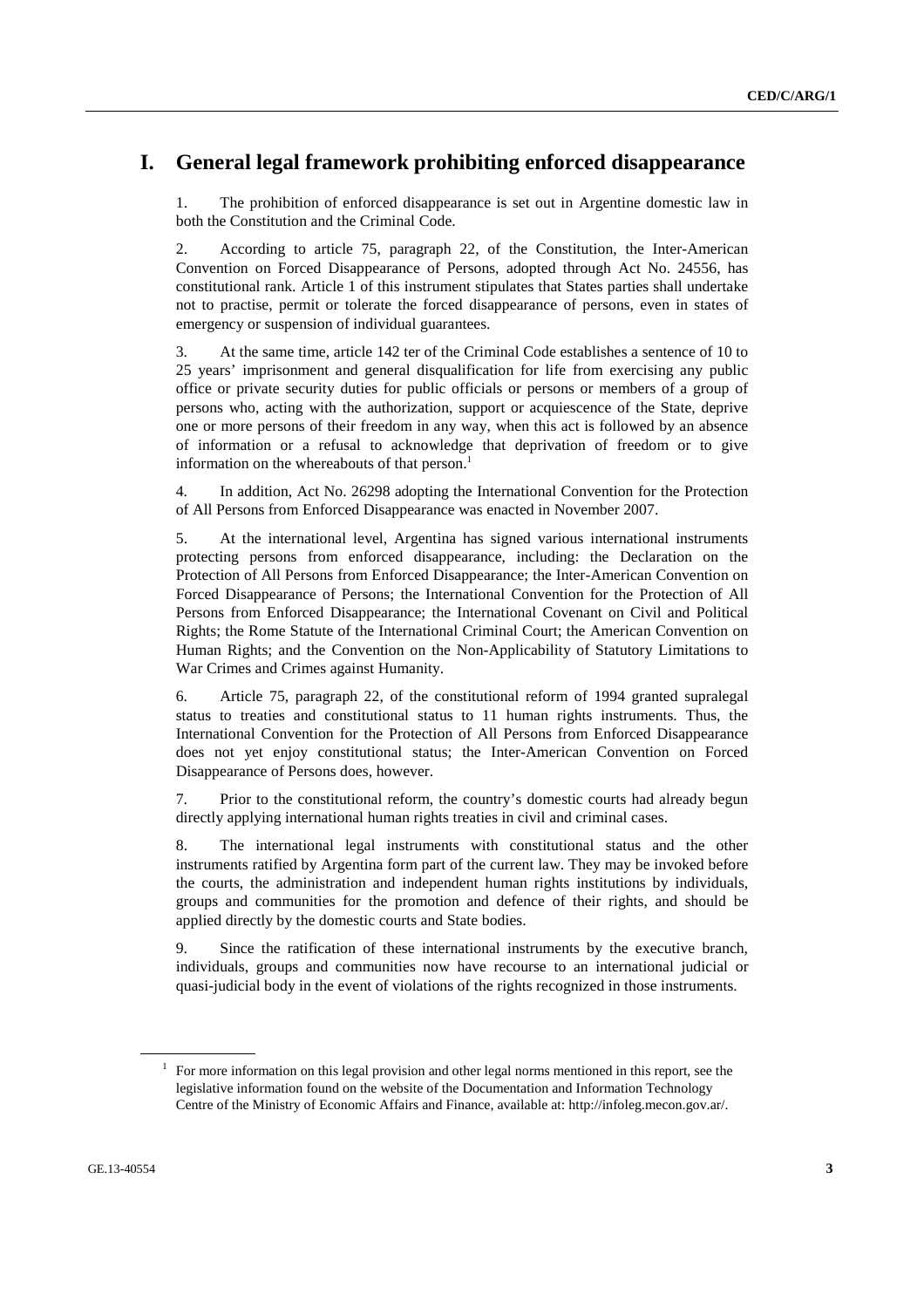## **II. Information on each substantive article of the Convention**

### **A. Information on articles 1 to 6 of the Convention**

10. The offence of enforced disappearance of persons was introduced in the Argentine legal system in 2007 through the enactment of Act No.  $26200$ <sup>2</sup> The Act adopts the Rome Statute of the International Criminal Court and qualifies enforced disappearance as a crime against humanity committed by an individual.

11. Article 2, paragraph 2, of the Act refers as follows to the definition set out in the Rome Statute: "The acts described in articles 6, 7, 8 and 70 of the Rome Statute and any crimes and offences that may hereafter fall within the jurisdiction of the International Criminal Court shall be punishable in the Argentine Republic as provided for in this Act".

12. Article 7, paragraphs 1 (i) and 2 (i), of the Rome Statute defines the crime against humanity of enforced disappearance of persons in the following terms:

"1. For the purpose of this Statute, 'crime against humanity' means any of the following acts when committed as part of a widespread or systematic attack directed against any civilian population, with knowledge of the attack: ... (i) enforced disappearance of persons ...

2. For the purpose of paragraph 1: ... (i) 'Enforced disappearance of persons' means the arrest, detention or abduction of persons by, or with the authorization, support or acquiescence of, a State or a political organization, followed by a refusal to acknowledge that deprivation of freedom or to give information on the fate or whereabouts of those persons, with the intention of removing them from the protection of the law for a prolonged period of time".

13. The penalties for the crime against humanity of enforced disappearance of persons are set out in article 9 of Act No. 26200, which establishes that, "in the cases provided for in article 7 of the Rome Statute [,] the applicable penalty is 3 to 25 years' imprisonment. If the crime results in death, the penalty shall be life imprisonment". Act No. 26200 also establishes that under no circumstances may the penalty be less than that to which the perpetrator would be subject if convicted under the provisions of the Criminal Code (art. 12) and stipulates that statutory limitations do not apply to such acts (art. 11).

14. The Act further states that: "None of the offences set forth in the Rome Statute or in this Act shall be applied in violation of the principle of legality enshrined in article 18 of the Constitution. That being the case, these acts must be prosecuted in accordance with the provisions of existing laws". Thus, if it is found that the requirement of legality is not fulfilled, the domestic court must prosecute the case under the normal rules of the Criminal Code.

15. Now as it happens, prior to the enactment of Act No. 26200 there was no criminal provision in the Argentine legal system punishing the offence of enforced disappearance of persons. However, as mentioned above, the State had already ratified and incorporated into domestic law the two international conventions on the subject (the Inter-American Convention on Forced Disappearance of Persons and the International Convention for the Protection of All Persons from Enforced Disappearance<sup>3</sup>) and, according to the Supreme

<sup>&</sup>lt;sup>2</sup> Act No. 26.200 published in the *Boletín Oficial* on 9 January 2007.

The Inter-American Convention on Forced Disappearance of Persons, adopted by the General Assembly of the Organization of American States on 9 June 1994, was ratified by Act No. 24556 of September 1995 and published in the *Boletín Oficial* on 11 October 1995. This Convention entered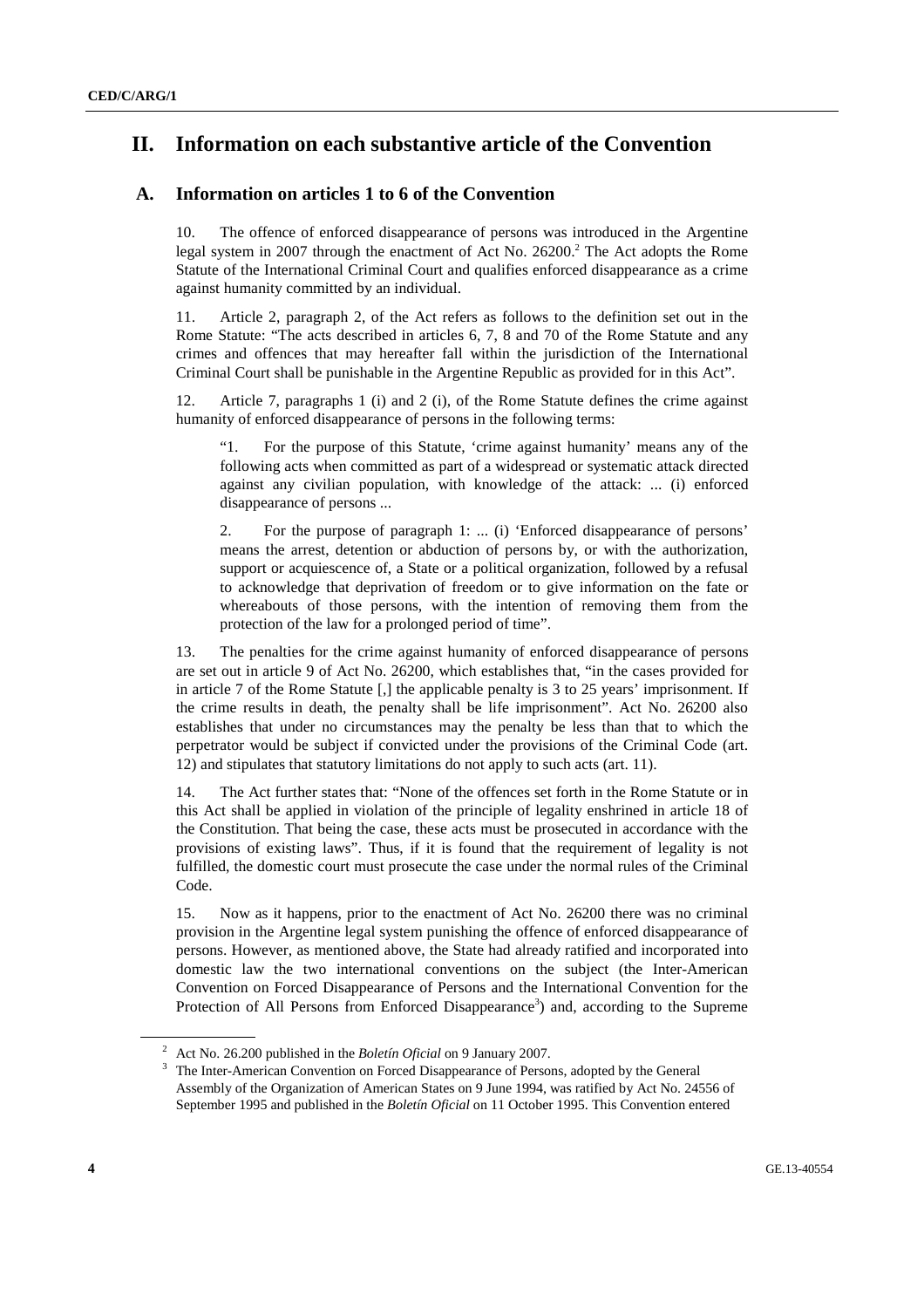Court case law established in the Ekmekdjian case  $(1992)^4$ , provisions of international treaties that are sufficiently precise are directly applicable.

16. Notwithstanding the above, on 13 April 2011 Act No. 26679 was enacted, which amended the Criminal Code and the Code of Criminal Procedure and incorporated into Argentine positive law provisions on the offence of the enforced disappearance of persons.

17. Ever since that legislative reform, the enforced disappearance of persons has been classified as an offence under title V, chapter I, of the Criminal Code, entitled "Offences against Freedom".

18. Article 1 of Act No. 26679 incorporates article 142 ter of the Criminal Code, which reads as follows:

"A sentence of 10 to 25 years' imprisonment and general disqualification for life from exercising any public office or private security duties shall be imposed on public officials or persons or members of a group of persons who, acting with the authorization, support or acquiescence of the State, deprive one or more persons of their freedom in any way, when this act is followed by an absence of information or a refusal to acknowledge that deprivation of freedom or to give information on the whereabouts of that person."

19. As is made clear in the provision quoted above, Argentine domestic law includes a definition of enforced disappearance that fully conforms with the definition set out in article 2 of the Convention.

20. The offence is described in the law as the act of depriving one or more persons of their freedom, regardless of the means used, when the act is carried out by State officials or by individuals or groups of persons acting with the authorization, support or acquiescence of the State. The deprivation of freedom must be followed by an absence of information or a refusal to acknowledge the deprivation of freedom or to give information on the whereabouts of the person, thereby preventing the exercise of the relevant legal remedies and procedural guarantees. The offence is composed of an action followed by an omission.

21. Enforced disappearance now constitutes a separate offence in the Argentine legal system and is distinguished from other offences that are related to, but different from, enforced disappearance, such as abduction, arbitrary detention, imprisonment, torture and deprivation of life or similar offences that are also included in the Criminal Code.<sup>5</sup>

22. Various legal rights are protected through the criminalization of this offence; however, the right to freedom as a driving force is protected above all.

23. As previously stated, article 142 ter of the Criminal Code prohibits the acts referred to in article 2 of the Convention when carried out by persons or groups of persons acting without the authorization, support or acquiescence of the State. Such acts are investigated and punished by justice officials (public prosecutors and judges).

into force internationally and also for Argentina on 28 March 1996. It was granted constitutional status by Act No. 24.820 (published in the *Boletín Oficial* on 29 May 1997). The International Convention for the Protection of All Persons from Enforced Disappearance, adopted by the United Nations General Assembly on 20 December 2006, was ratified by Act No. 26298 and published in the *Boletín Oficial* on 30 November 2007. This Convention entered into force internationally and also for Argentina on 23 December 2010.

Supreme Court, *Ekmekdjian, Miguel A. v. Sofovich, Gerardo and others*, La Ley 1992-C, 543. 5

Articles 80, 142, 142 bis, 143, 144 bis, 144 ter, 146 and 170 of the Criminal Code. See also the provisions of article 170 of the Criminal Code, on the offence of extortion.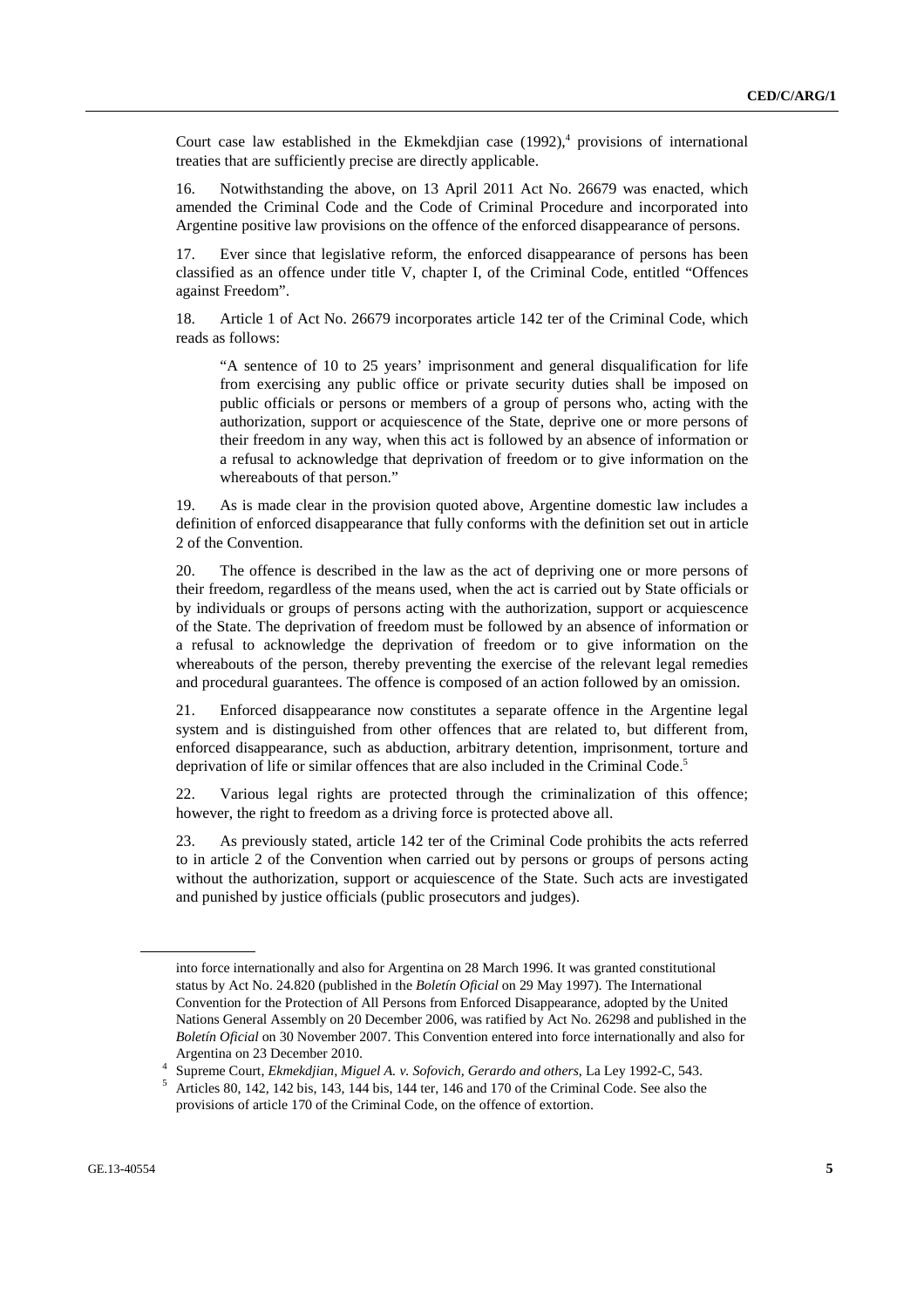24. According to article 215 bis of the Criminal Code, "The judge shall not close cases involving investigations into the offence classified in article 142 ter of the Criminal Code until the victim has been found or their identity restored. The same restriction applies to the Public Prosecution Service".

25. In addition, according to article 43 of the Constitution, "when the right violated, restricted, impaired or threatened is the right to physical freedom, or in the event of unlawful aggravation of the form or conditions of detention, or of enforced disappearance of persons, habeas corpus proceedings may be brought by the person concerned or by any other person on his behalf and the judge shall hand down an immediate decision, even during a state of siege". That is to say, the right not to be subjected to enforced disappearance continues to apply even during a public emergency or situation of political instability. As can be seen, there are special constitutional mechanisms that provide protection in cases of enforced disappearance without exception.

26. Article 1 of the Inter-American Convention on Forced Disappearance of Persons ratified by Act No. 24556 and with constitutional status — stipulates that the prohibition on the enforced disappearance of persons holds good even in a state of siege, emergency, exception or suspension of individual guarantees.

27. With regard to criminal liability for enforced disappearance as established in domestic law, according to the Criminal Code, due obedience is grounds for exemption from the punishment set out in article 34, paragraph 5 of the Code, which exempts from criminal liability subordinates who receive orders from a superior.

28. However, case law and doctrine, which have been firmed up in cases involving events during the last military dictatorship, have established that if one of the participants in or perpetrators or co-perpetrators of an offence is aware that the action is intentionally harmful, due obedience may not be used as a defence.

29. Clearly unlawful orders are not binding on subordinates: the responsible official is therefore criminally liable for offences committed by a subordinate in performing the unlawful action.

30. In the Simón case, it was established that "an order from a superior is not sufficient to cover subordinates who execute the order and to protect them from all criminal liability if the act is illegal and itself constitutes an offence, because subordinates are required to obey their superiors only in matters that fall within the scope of the latter's authority".<sup>6</sup>

31. With regard to a superior's responsibility for the offence of enforced disappearance, national legislation considers any type of participation by superiors to be an offence, either of commission or of omission. Thus, if superiors are aware of an offence being committed by their subordinates and do not act accordingly, their conduct is punishable once brought to trial and could be categorized under various actions described in the Criminal Code.

32. For example, the conduct could be categorized under the offences described in article 142 ter, with the degree of responsibility depending on whether the person acted as a perpetrator, co-perpetrator, key participant or secondary participant.

33. Such conduct could also constitute dereliction of duty as a public servant, as defined in articles 248 ff. of the Criminal Code, on the obligation to report an offence to public officials.

<sup>6</sup> Supreme Court, decision in the case "*Simón, Julio Héctor and others; Poblete Roa, José Liborio and others — case No. 17.768 — application for judicial review*", 2005.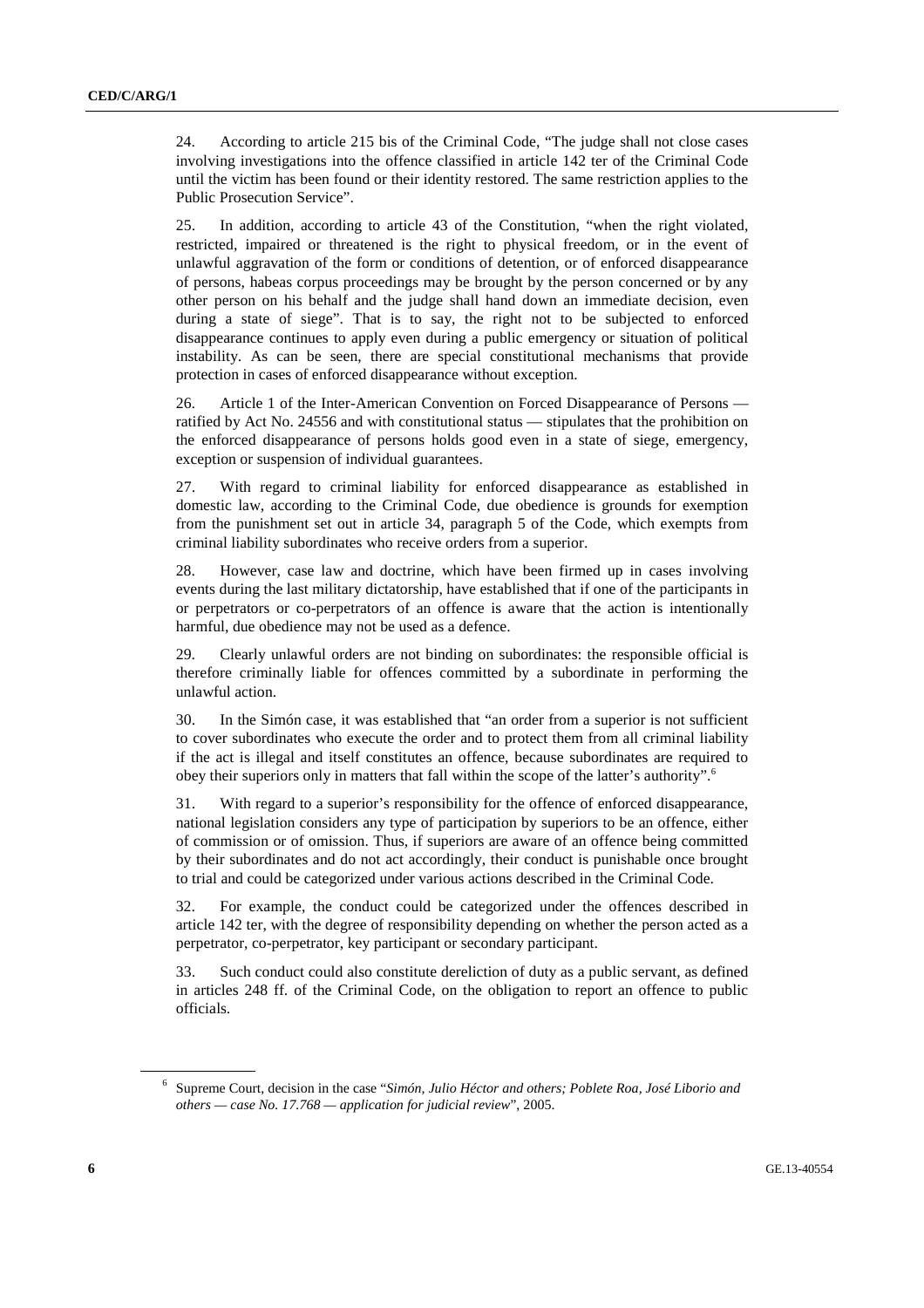34. Subordinates, for their part, must refuse under any circumstances to obey an order that involves committing an offence. Otherwise, as indicated above, under the law they shall be held responsible for the offence, as participants in the appropriate degree.

35. In short, in Argentine law the concept of due obedience is not considered an applicable ground for exemption from criminal responsibility for any offence that is clearly unlawful.

### **B. Information on articles 7 to 8 of the Convention**

36. Article 142 ter of the Criminal Code establishes the range of penalties for the offence of enforced disappearance as 10 to 25 years' imprisonment and general disqualification for life from exercising any public office or private security duties.

37. With regard to aggravating factors, the same article establishes a punishment of life imprisonment in cases where the victim is (a) a pregnant woman, (b) a person under 18 years of age, (c) a person over 70 years of age, (d) a person with a disability, or (e) a person born during the enforced disappearance of his or her mother.

38. With regard to mitigating factors, the maximum penalty shall be reduced by one third and the minimum penalty shall be reduced by half if any person responsible for the offence releases the victim or provides information on the victim's whereabouts.

39. The maximum applicable penalty under the Criminal Code is life imprisonment.

40. With regard to the applicable statute of limitations, according to the provisions of article 63 of the Criminal Code, the statute of limitations starts to run from midnight on the day when the offence is committed, or, if the offence is a continuing offence, at midnight on the day it ceases.

41. In the case of enforced disappearance, as a continuing offence it is considered to cease once the whereabouts of the victim is known.

42. Thus, as previously mentioned, article 215 bis of the Code of Criminal Procedure stipulates that the judge shall not close cases of enforced disappearance until the victim has been found or their identity restored. The same restriction applies to the Public Prosecution Service.

43. In cases where the statute of limitations may be invoked, the time limit is 15 years for the criminal proceedings (Code of Criminal Procedure, art. 62) and 20 years for the punishment (Code of Criminal Procedure, art. 65).

44. There is no statute of limitations for crimes against humanity, as in cases of offences committed during the last military dictatorship.

45. The non-applicability of statutory limitations for the offence of enforced disappearance is now part of national law by virtue of the ratification of the relevant international treaties.

46. The remedies available to appeal the application of the statute of limitations are the same as those available to appeal any other judicial decision. That is to say, a decision calling for the application of the statute of limitations may be appealed pursuant to article 449 of the Code of Criminal Procedure.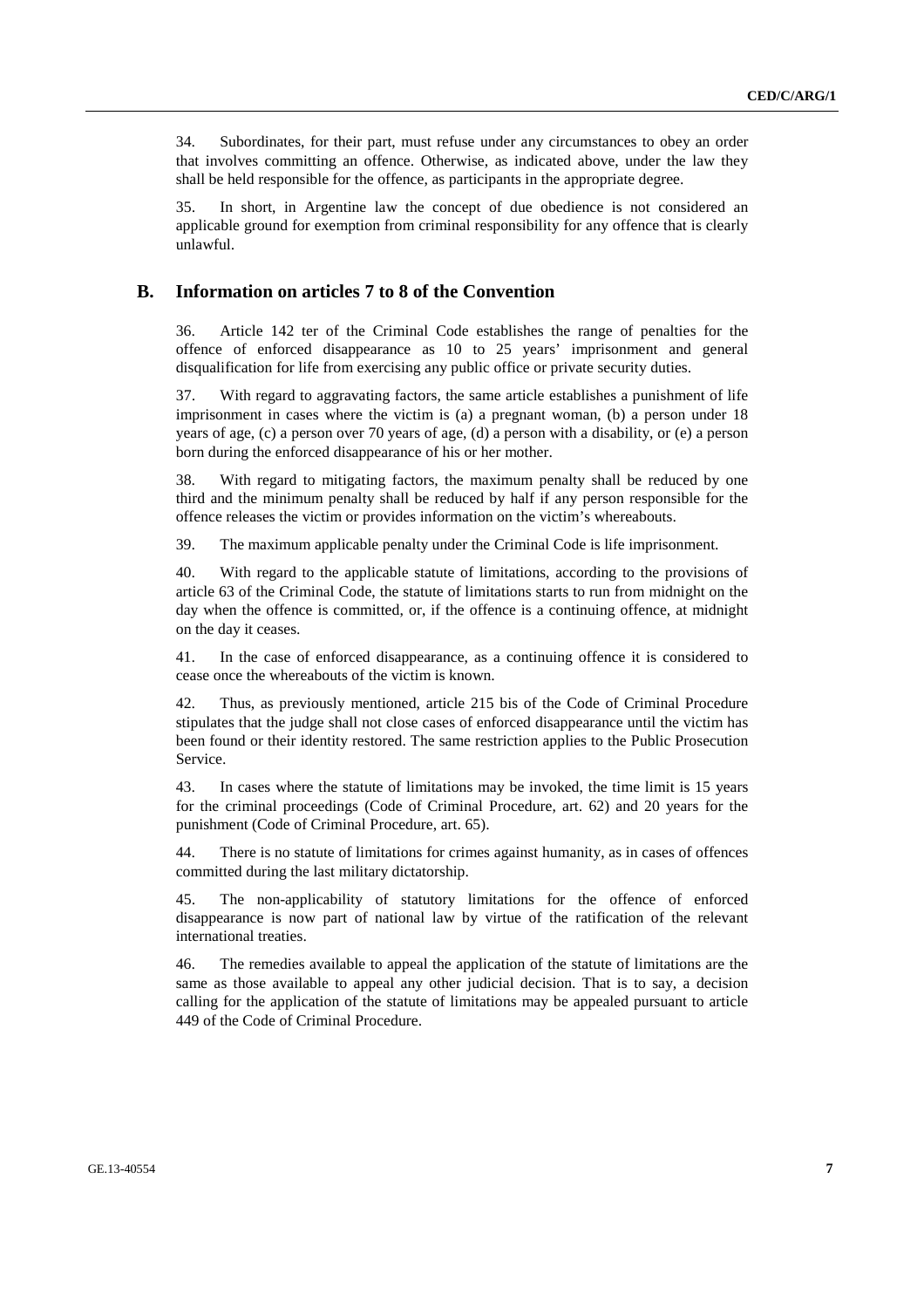### **C. Information on articles 9 to 11 of the Convention**

47. With regard to the legal framework enabling the national courts to exercise universal jurisdiction over the offence of enforced disappearance, the principles of universal justice have been a part of the national legal order since 1853, given that they are set out in article 118 of the Constitution. That article provides that the national courts have jurisdiction over offences against international law committed abroad.

48. Act No. 26200 implementing the Rome Statute — the instrument establishing the International Criminal Court — applies to offences that are committed or produce effects within the country's territory, or in places under its jurisdiction; offences committed abroad by Argentine officials or State employees in performance of their duties; offences committed outside Argentine territory by Argentine nationals or persons domiciled in Argentina, provided that they have not been acquitted or convicted abroad or, if convicted, that they have not served their sentence; and in the cases provided for in the international conventions to which Argentina is a party.

49. The Argentine justice system issued one of the first judgements in the world in which the concept of universal jurisdiction was applied, in the case of the Armenian people. It was a declaratory judgement issued by federal judge Norberto Oyarbide, who ruled that the State of Turkey had committed the crime of genocide against the Armenian people from 1915 to 1923.

50. The sentence does not have punitive effects but does allow the claimants to invoke the sentence as a precedent before other international forums.

51. The case was brought as the result of a claim filed in December 2000 by a notary public named Hairabedián, a descendant of murdered Armenians, who requested an investigation into the fate of 50 of his immediate family members in the Armenian provinces (vilayets) of Palu and Zeitun, which were then under the Ottoman Empire. Later, the Armenian community in Buenos Aires became a party to the complaint in relation to the massacres of the Armenian population in the provinces of Trebizond, Erzerum, Bitlis, Diyarbakir, Harput and Sivas, which, according to historical estimates, took the lives of 1.5 million Armenians in the first genocide of the twentieth century.

52. When the judgement was issued in April 2011, the then Secretary for Human Rights, Eduardo Duhalde, made the following statement: "The judgement by Dr. Oyarbide is in accordance with the principles of international human rights law, established by the United Nations in 1946, and in the International Covenant on Civil and Political Rights, the European Convention on Human Rights, and the American Convention on Human Rights". He added: "Crimes against humanity are an affront not only to their direct victims but to humanity as a whole; therefore, if the perpetrators are not tried in the place where the crimes were committed, any judge of any other country may assume jurisdiction".

53. Lastly, Duhalde said that, with this decision, the State of Argentina, in this case through its judiciary, reaffirmed the internationally recognized human rights policy that has made Argentina a leader in terms of respect for human dignity and the principles of memory, truth and justice.

54. With regard to existing measures to ensure fair treatment for alleged offenders at all stages of the proceedings, articles 16 and 18 of the Constitution establish a number of guarantees that govern the administration of justice, namely due process, presumption of innocence, the right to be tried in the competent court, *non bis in idem*, the right to a defence and the right to equal treatment. These principles protect the rights enjoyed by all defendants in any type of proceeding carried out in Argentina.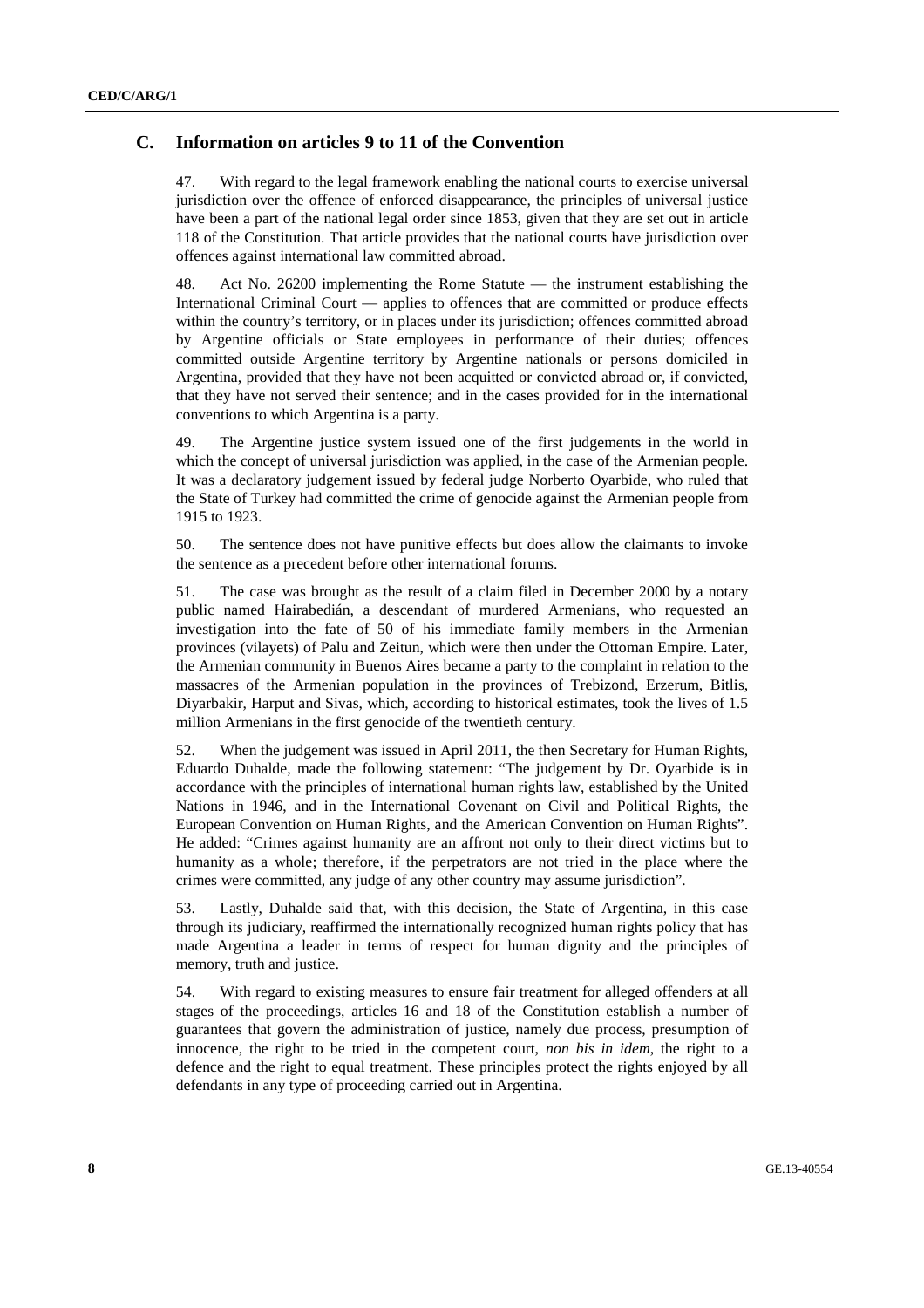55. They are also enshrined in article 1 (due process, *non bis in idem*, the right to be tried in the competent court) and article 3 (presumption of innocence) of the Code of Criminal Procedure.

56. In addition, article 104 of the same Code establishes that all defendants must have legal assistance in criminal proceedings. All defendants have the right to be assisted by counsel of their choosing or to have one provided for them free of charge by the State.

57. All these principles and guarantees apply from the moment an investigation into a case of enforced disappearance is opened, regardless of whether the alleged offender is of Argentine or foreign nationality or where the crime was committed.

58. The authority responsible for investigating and prosecuting persons accused of enforced disappearance is the justice system for federal criminal and correctional cases, in accordance with the powers conferred upon it by the applicable laws.

59. The military authorities are not competent to prosecute persons accused of enforced disappearance or to investigate such acts.

60. Under Argentine law, the security forces are competent to investigate only as judicial auxiliaries.

61. At the same time, domestic law stipulates that jurisdiction shall be assumed even if the act was not committed in Argentina or did not produce effects in national territory (or if the offence was committed by Argentine officials abroad in performance of their duties – article 1 of the Criminal Code) in cases where extradition is denied, the alleged perpetrator is an Argentine national and the requesting State agrees that Argentina may try the person, thereby relinquishing its jurisdiction.

62. Thus, if Argentina refuses to extradite a person for any extraditable offence on grounds of the person's nationality, then the person must be tried in Argentina according to Argentine law, which shall be done provided that the requesting country agrees to the trial and relinquishes its own jurisdiction.

63. This scenario is regulated by article 12 of the Act on International Cooperation in Criminal Matters and applies only if the Argentine national exercises this option.

64. This option does not apply if there is any treaty in force requiring the extradition of Argentine nationals, and if the extradition of Argentina nationals is optional under the treaty in force, the option exercised by the Argentine national will be analysed by the Ministry of Foreign Affairs and Religion once the court has declared extradition admissible. Only if there is no extradition treaty with the requesting country does the Argentine national's exercise of the option automatically mean that extradition is denied and that they must be tried in Argentina.

65. The Ministry of Foreign Affairs and Religion is responsible for sending communications to foreign consular authorities about proceedings involving their nationals in cases heard by Argentine courts.

66. These communications are sent at the request of the authorities conducting the investigations.

67. Lastly, and as a practical example of foreign nationals being tried in cases of enforced disappearance, several foreigners have been charged and their extradition requested in the case involving events at the Automotores Orletti secret detention centre during the last military dictatorship.

68. In that connection, last January Manuel Cordero, a former member of the Uruguayan army, was arrested and is now the subject of criminal proceedings in which he enjoys the same rights and guarantees as Argentine nationals.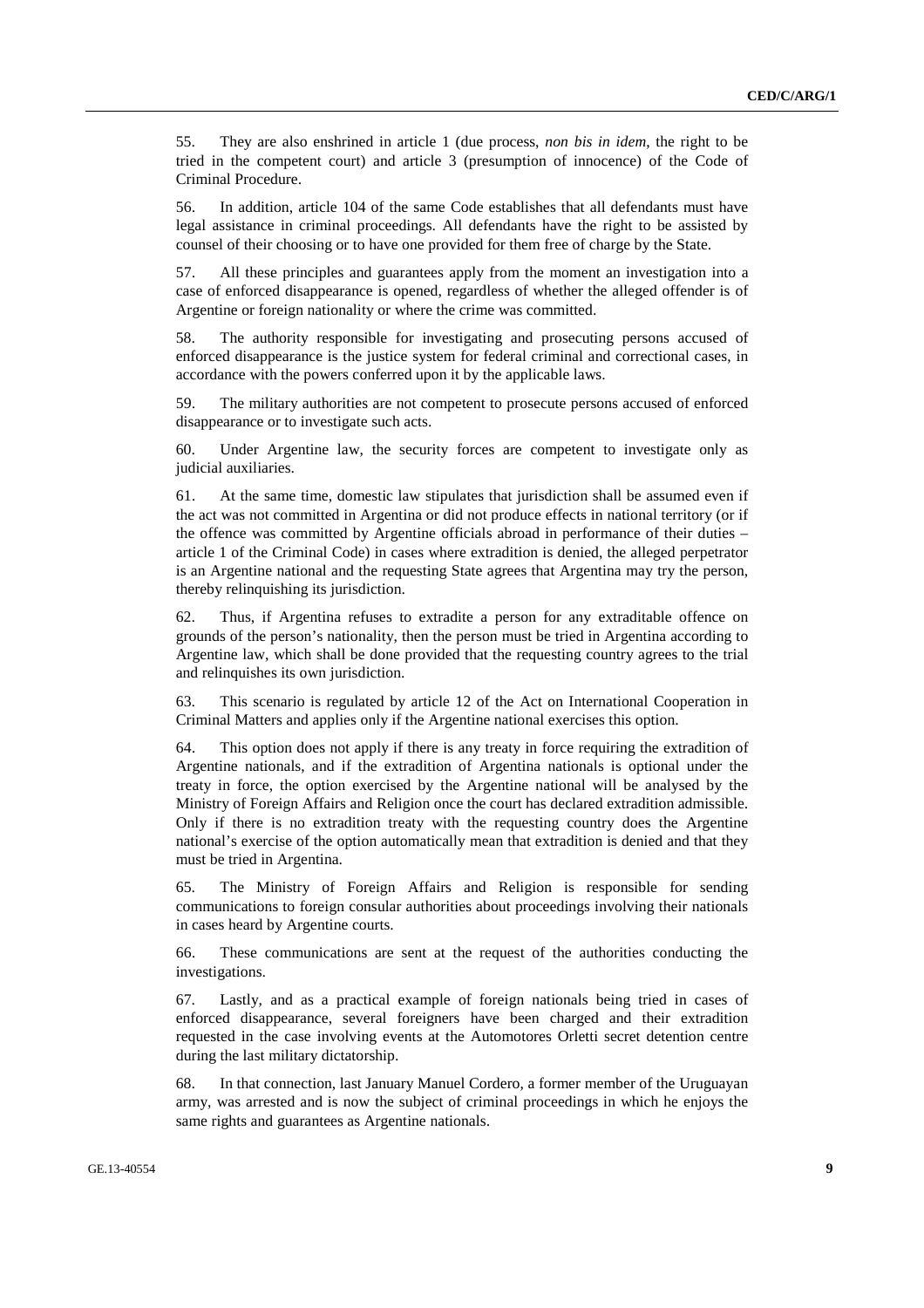### **D. Information on article 12 of the Convention**

69. With regard to the procedure and mechanisms through which the competent authorities clarify and establish the facts in cases of enforced disappearance, the complaint mechanisms established by law (Code of Criminal Procedure, arts. 174 to 182, 183, 186, 196 and other relevant articles) are applicable for all offences committed within the national territory.

70. A complaint may be filed with the courts, the prosecutor's office or the police. Article 180 of the Code of Criminal Procedure establishes that any judge who receives a complaint shall forward it to the prosecutor's office for investigation if appropriate. The investigation may be conducted by the judge or by the prosecution if so instructed by the court.

71. If the complaint is filed with a prosecuting attorney, they must inform the judge and launch the required investigation (Code of Criminal Procedure, arts. 181 and 196). If the police receive the complaint they must inform the judge and the duty prosecutor and, under their supervision, start gathering evidence, in their capacity as officials of the court (Code of Criminal Procedure, arts. 182 and 186).

72. Article 183 of the Code requires the police to investigate publicly prosecutable offences — on their own initiative, on the basis of a complaint or on orders from a competent authority — so as to prevent the acts committed from leading to further consequences, identify the perpetrators and collect evidence that can serve as the basis for an indictment.

73. Once a complaint has been filed, jurisdiction is assigned to a federal court of investigation and a prosecutor, and these will immediately launch an investigation.

74. Persons claiming that someone has been the victim of an enforced disappearance may file a complaint with the court and with the police.

75. Complainants have full access to independent and impartial judicial authorities, who will conduct the investigation in accordance with the rules established in the procedures.

76. Courts cannot refuse to investigate a case. If this should happen, the matter can be brought before a higher court by means of one of the remedies established by law (Code of Criminal Procedure, art. 180, para. 3).

77. Regarding mechanisms to protect complainants, their representatives, witnesses and other persons involved in the investigation, the prosecution or the trial from any kind of intimidation or ill-treatment, various programmes have been established under State policies with the aim of protecting and assisting witnesses and victims.

78. The Ministry of Justice and Human Rights operates the witness protection programme, which aims to protect both victims and witnesses who are being intimidated or threatened.

79. As explained in detail later in this report, the Human Rights Secretariat — through the Dr. Fernando Ulloa Assistance Centre for Victims of Human Rights Violations provides assistance both to victims of State terrorism and to victims of serious human rights violations perpetrated by State officials.

80. The courts also have the authority to order various types of protective measures during proceedings in cases where they deem it appropriate.

81. Moreover, authorities conducting investigations as part of legal proceedings have unrestricted access to places of detention where there is reason to believe that a disappeared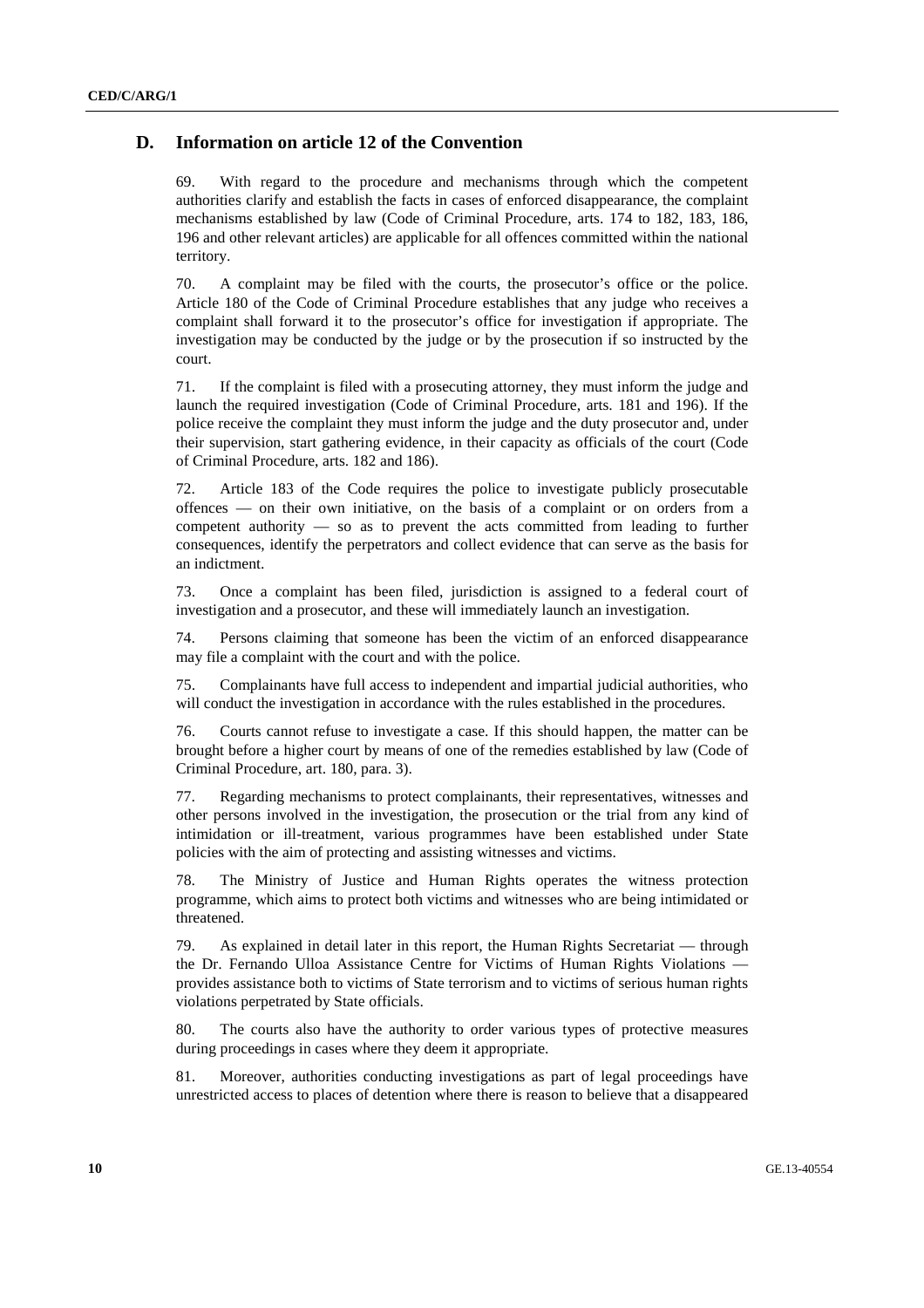person might be located, provided they have a warrant from the court in charge of the proceedings.

82. In order to prevent suspects from occupying positions that allow them to influence the investigation or threaten persons involved in the investigation of cases of enforced disappearances, article 194 bis of the Code of Criminal Procedure establishes that the judge must, ex officio or at the request of a party, exclude the police from the investigation if it emerges from the circumstances of the case that members of the police have committed or been involved in the acts under investigation, even if their involvement is only suspected.

### **E. Information on articles 13 to 16 of the Convention**

83. Argentina considers offences to be extraditable if they have a minimum penalty threshold and if there are no grounds for refusing the request. The penalty thresholds vary depending on whether an extradition treaty or the Act on International Cooperation in Criminal Matters applies (half of the sum of the minimum and maximum penalties must equal at least one year, or six months if the extradition is for the purpose of serving a sentence).

84. With regard to grounds for refusal, the Act stipulates that extradition shall not be carried out if "the offence in question is a political offence". It also expressly states which offences shall not be considered political offences.

85. The Act establishes that, for extradition purposes, "offences for which Argentina has taken on an obligation under an international convention to extradite or prosecute" shall not be considered political offences.

86. Thus, taking into account the obligation arising from article 11 of the Convention, enforced disappearance cannot be considered as a political offence for the purposes of extradition requests received by Argentina.

87. Moreover, pursuant to article 2 of the Act on International Cooperation in Criminal Matters, the Convention can be used as a basis for requesting extradition from Argentina in the absence of an extradition treaty.

88. The Supreme Court has stated that, in the absence of an extradition treaty between Argentina and another country, the relevant multilateral conventions ratified by both countries shall apply when the offence for which extradition is requested is regulated in those conventions. "Disregarding these rules could make Argentine State liable for failure to fulfil its duties of international cooperation and legal assistance to punish crime" (decision on extradition issued in the case of Nelson Eliseo Ralph on 19 October 2000).

89. The Ministry of Foreign Affairs and Religion is the authority that decides whether a person is to be extradited, provided that extradition is declared admissible by the courts. Extradition procedures also include an initial pretrial administrative stage in the Ministry.

90. Regarding the safeguarding of human rights, the Act on International Cooperation in Criminal Matters (and extradition treaties signed by Argentina) includes grounds for refusal and inadmissibility in cases that may affect the constitutionally recognized guarantees or the human rights of the person whose extradition is requested.

91. Grounds for refusal include the existence of special commissions or ad hoc courts the possibility that the purpose of the proceedings giving rise to the extradition request is persecution on grounds of political opinion, nationality, race, sex or religion; reason to believe that the person may be subjected to torture or other cruel, inhuman or degrading treatment or punishment; the fact that the person has already been tried in Argentina or in any other country for the offence for which extradition is being requested; the fact that the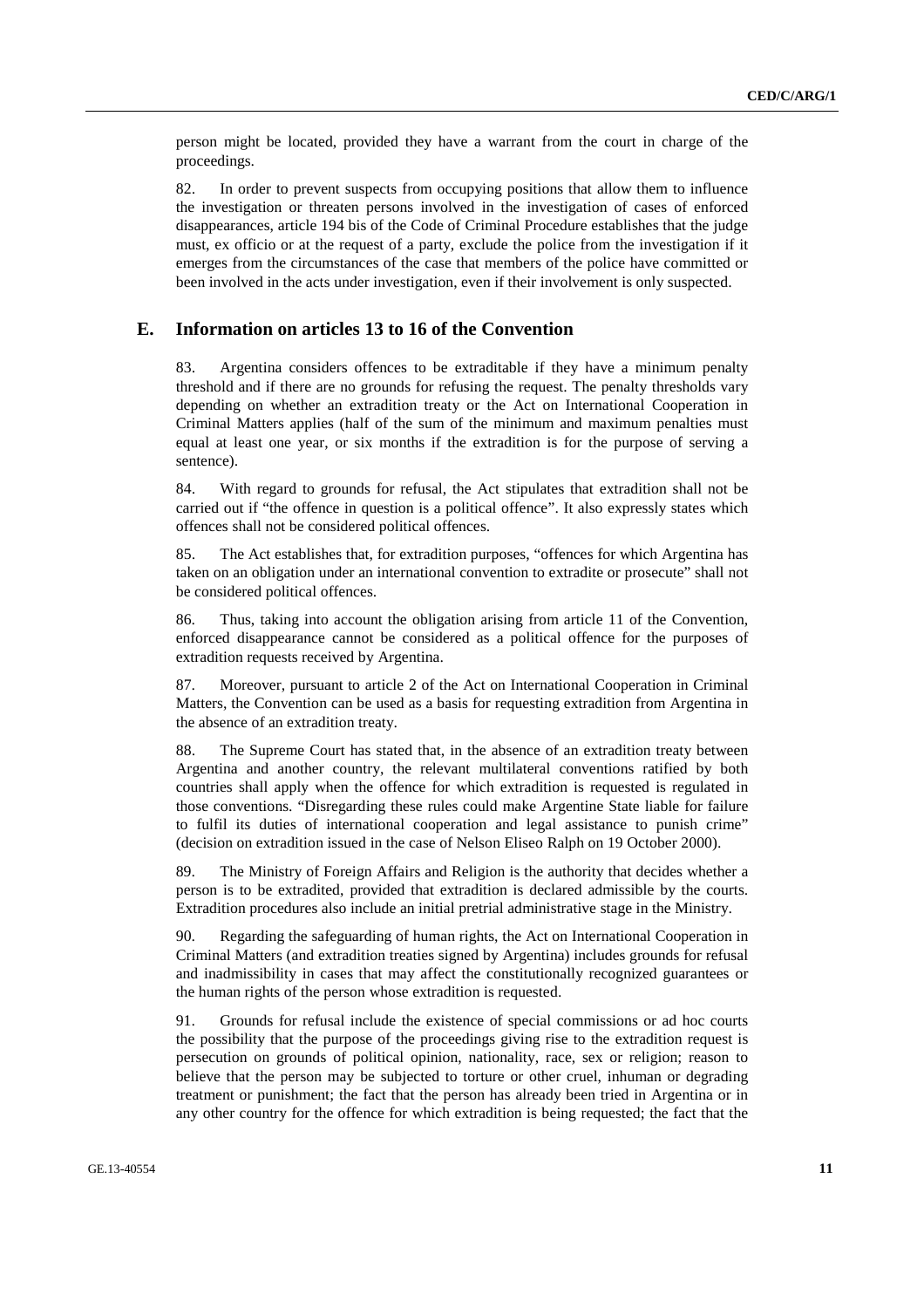conviction that is the basis for the extradition request has been handed down in absentia and no guarantees have been given that the case will be reopened; and the fact that the offence for which extradition is requested carries the death penalty.

92. Extradition shall not be granted in any of these cases.

93. Lastly, with regard to mutual judicial assistance, in addition to numerous mutual judicial assistance treaties, Argentina also has a specific law on the subject (the Act on International Cooperation in Criminal Matters, Act No. 24767) that sets out three basic premises: as a general rule to be applied system-wide, Argentina will fully cooperate with any State that asks it to do so when the matter falls within that State's jurisdiction; if the offence also falls within Argentine jurisdiction, this is not an impediment to cooperation; and dual criminality is not a prerequisite for cooperation.

### **F. Information on article 17 of the Convention**

94. The following relates to access to services and legal guarantees for persons deprived of their liberty.

95. The rights of the accused are specifically regulated by the Code of Criminal Procedure and in the codes of procedure of each of the Argentine provinces.

96. As previously mentioned, these rights are constitutional in nature; that is to say, the fundamental rights of every person accused of committing an offence are guaranteed by the Constitution (art. 18). On the basis of these constitutional guarantees, the codes of procedure set out regulations to ensure they are duly respected.

97. Article 18 of the Constitution states as follows:

"No resident of the country may be punished without a trial based on a law enacted before the act that gives rise to the proceedings, nor tried by special commissions, nor removed from the judges who were designated by law before the act giving rise to the case. No one may be compelled to testify against themselves, nor be arrested except by virtue of a warrant issued in writing by a competent authority. The defence of persons and rights in the courts may not be violated. A person's home is inviolable, as are their written correspondence and private papers; and the law shall determine in what cases and on what grounds search and seizure shall be allowed. The death penalty for political reasons, torture of any kind and flogging are forever abolished. The nation's prisons shall be healthy and clean, and intended for the security and not for the punishment of the prisoners confined there; and any measure taken on the pretext of precautionary action that results in unnecessary humiliation shall incur the liability of the judge who authorizes it".

98. Article 43 further provides that:

"Any one may file a petition for a prompt and expeditious remedy of *amparo*, provided there is no other more appropriate legal remedy, against any act or omission of the public authorities or individuals that actually or imminently violates, restricts, impairs or threatens rights and guarantees recognized by this Constitution, a treaty or a law, in a manifestly arbitrary or unlawful manner. In such cases, the judge may declare unconstitutional the provision on which the act or omission is based.

"This remedy may be invoked by the injured party, the Ombudsman or associations that promote such ends and are registered according to a law determining the requirements and forms of their organization, against any form of discrimination and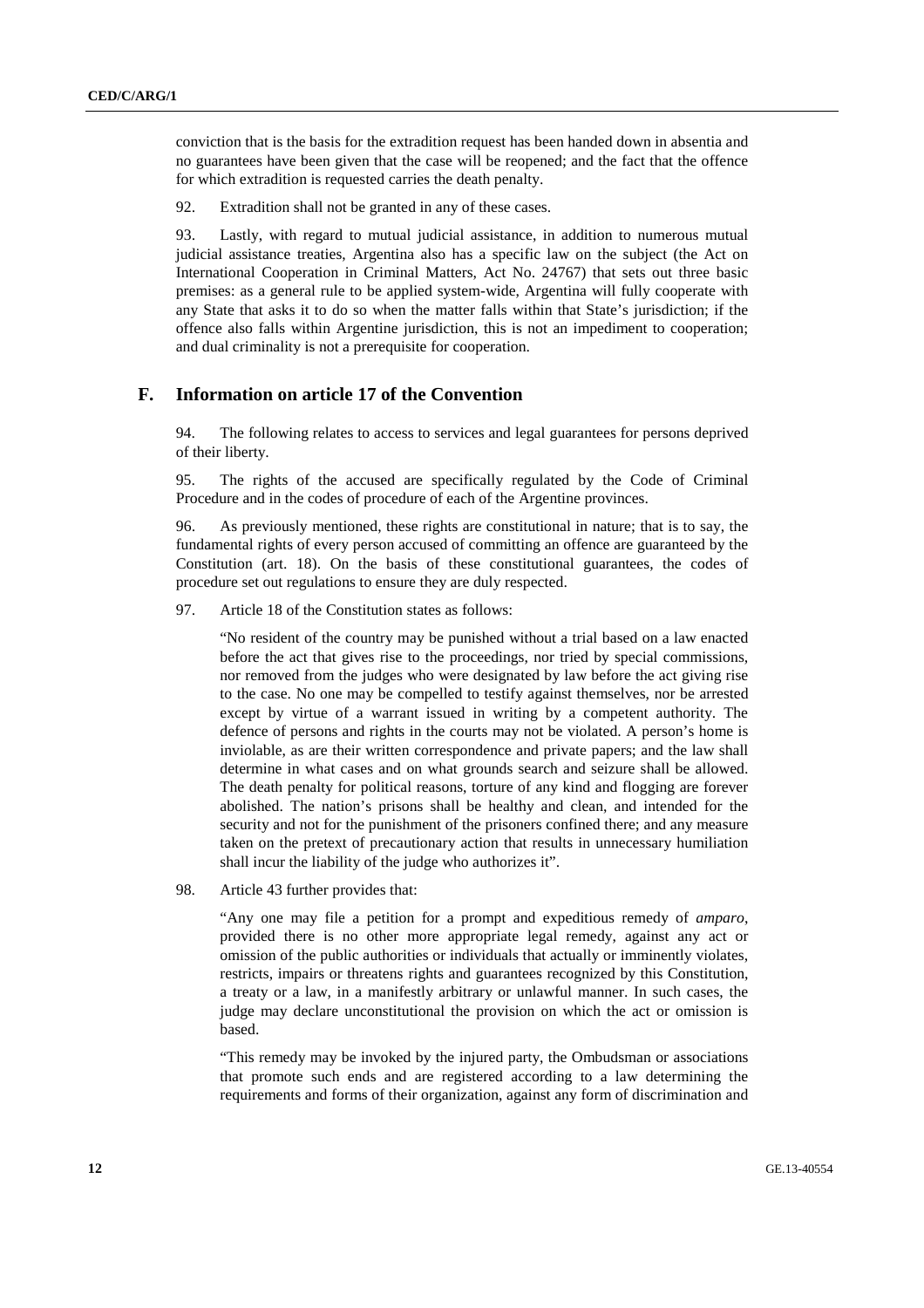with regard to rights protecting the environment, competition, users and consumers, as well as rights of general public interest.

"Any one may invoke this remedy to obtain information about data on themselves and the purpose of that data, stored in public registers or databases or in private ones set up to provide information; and if the information is false or discriminatory, to request that it be destroyed, corrected, made confidential or updated. The confidentiality of journalists' sources of information shall not be violated.

"When the right violated, restricted, impaired or threatened is the right to physical freedom, or in the event of unlawful aggravation of the form or conditions of detention, or of enforced disappearance of persons, habeas corpus proceedings may be brought by the person concerned or by any other person on his behalf and the judge shall hand down an immediate decision, even during a state of siege."

99. In answer to the information requested in the section of the Guidelines referring to article 17, the Code of Criminal Procedure includes the following provisions.

Firstly, no one shall be tried by judges other than those who have been appointed in accordance with the Constitution and who hold jurisdiction according to its regulations, nor may they be punished without a trial that is based on a law enacted before the act that gives rise to the proceedings and is substantiated in accordance with the provisions of that law, nor may they be considered guilty until a final judgement has countered the presumption of innocence enjoyed by all persons accused of an offence, nor may they be criminally prosecuted more than once for the same act (Code of Criminal Procedure, art. 1). Any legal provision that restricts personal freedom, limits the exercise of a granted right or establishes procedural penalties shall be interpreted restrictively. Criminal laws may not be applied by analogy (art. 2) and if any doubt exists they must be applied in the manner most favourable to the accused (art. 3).

### **1. Rights of the accused. Identification**

101. The rights that the Code of Criminal Procedure grants to the accused may be invoked until the end of the proceedings by any person who is detained or in any way identified as someone who has participated in an offence. When detained, the accused or their family members may file a motion by any means with the official responsible for their detention, who shall immediately forward it to the relevant court (Code of Criminal Procedure, art. 72).

102. A person accused of committing an offence which is being investigated has the right, even if they have not been examined, to appear before the court in person with their defence lawyer in order to clarify the facts and provide any evidence they believe may be useful (Code of Criminal Procedure, art. 73).

103. Article 74 of the Code of Criminal Procedure states that the accused shall be identified by the relevant technical office according to their personal data, fingerprints and distinguishing marks. If this is not possible because the accused refuses to provide their personal details or provides false information, they shall be identified by witnesses using the eyewitness identification methods outlined in articles 270 ff. and by any other means deemed appropriate.

104. If the physical identity of the accused is known with certainty, doubts about the data provided and obtained shall not alter the proceedings, without prejudice to the fact that the data may be corrected at any stage of those proceedings or while the sentence is being served (Code of Criminal Procedure, art. 75).

105. The accused shall have the right to be defended by a registered lawyer of their choosing or by a public defender; they may also defend themselves, provided that this does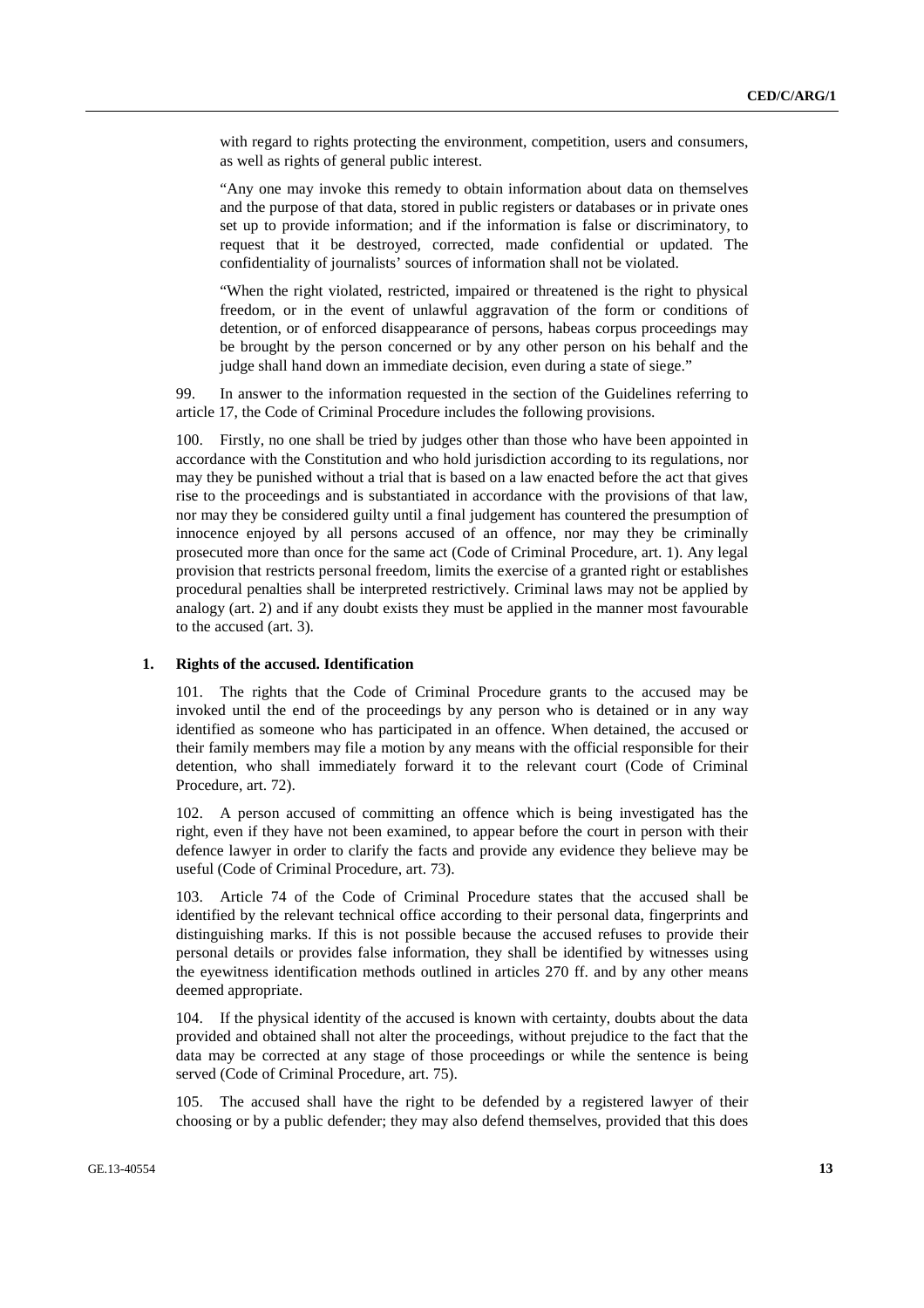not undermine the effectiveness of the defence and does not obstruct the normal course of the proceedings (Code of Criminal Procedure, art. 104). The accused may appoint a defence lawyer by any means, even if they are being held in incommunicado detention. The permanent defence of the accused is also provided for, given that the accused's defence lawyer may not under any circumstances abandon the defence and leave their clients without a lawyer. If the lawyer does so, they shall immediately be replaced by a public defender (Code of Criminal Procedure, art. 112).

#### **2. Incommunicado detention**

106. The judge may order that the detainee be held in incommunicado detention for a period of no longer than 48 hours, which may be extended for a further 24 hours by a substantiated order when there is reason to fear that the detainee may plot with third parties or impede the investigation in some other way (Code of Criminal Procedure, art. 205).

107. In cases where the police have exercised their powers under article 184, paragraph 8, the judge may only extend the period of incommunicado detention to a maximum of 72 hours. In no circumstances shall the fact that the detainee is being held incommunicado prevent them from communicating with their defence counsel immediately before making their statement or before any proceeding requiring their personal participation.

108. A person held incommunicado shall be permitted the use of books or any other objects they may request, provided that such objects cannot be used to evade incommunicado detention or endanger their own life or that of another person. They shall also be authorized to conclude civil acts that cannot be postponed, provided that such acts do not diminish their solvency or jeopardize the purposes of the investigation.

109. The Code of Criminal Procedure establishes the following rules on the length of time an individual may be detained without a review of the detention by a judge.

110. The powers, duties and limitations of police officials or members of the security forces include arresting suspects in the circumstances and manners authorized by this Code and placing them in incommunicado detention when the requirements set out in article 205 are met, for a maximum of 10 hours, which may not be extended for any reason without a court order (Code of Criminal Procedure, art. 184, para. 8).

111. Those responsible for prevention shall immediately inform the competent judge and the prosecutor when preventive measures are initiated (Code of Criminal Procedure, art. 186).

### **3. Restriction of liberty, detention, pretrial detention**

112. With regard to measures involving the restriction of liberty, the Code of Criminal Procedure stipulates that personal liberty may be restricted only when absolutely necessary to ensure that the truth is brought to light and the law is implemented (Code of Criminal Procedure, art. 280). The arrest or detention must be carried out with the least possible harm to the persons concerned and their reputation, and a document must be drawn up which they must sign, if they are able, informing them of the reason for the procedure, the place where they are to be taken, and the judge who will hear their case.

113. With regard to detention, the judge shall issue the warrant for the accused to be brought before the court, provided there is justification for examining them (Code of Criminal Procedure, art. 283). The warrant must be issued in writing and must contain the accused's personal data or other information identifying them and the act attributed to them, and they shall be notified at the time the warrant is executed or immediately thereafter, in accordance with article 142 of the Code of Criminal Procedure. In extremely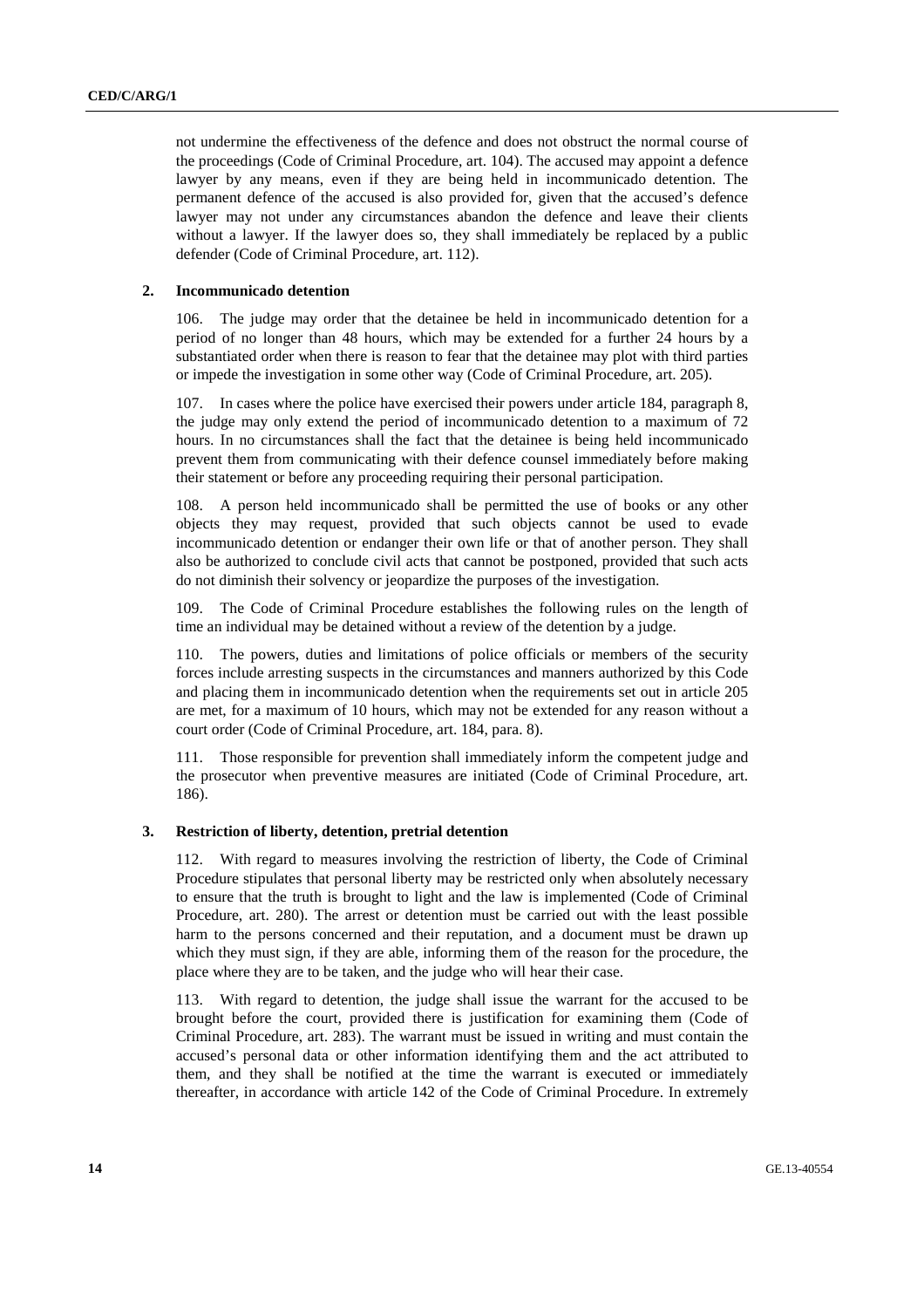urgent cases, the judge may issue the warrant verbally or by telegraph, so recording in writing.

114. Article 284 of the Code of Criminal Procedure provides for cases in which an arrest may be made without a warrant.

115. As stipulated in article 312 of the Code of Criminal Procedure, pretrial detention is carried out when the judge issues a committal order, unless it is confirmed that conditional release has already been granted when (a) the offence or concurrence of offences attributed to the accused carries a custodial sentence and the judge is of the opinion, prima facie, that a suspended sentence is not appropriate; (b) even though the offence carries a custodial sentence with the possibility of suspension, conditional release is not appropriate under the provisions of article 319 of the Code of Criminal Procedure.

116. The provisions on pretrial detention shall not apply to persons under 18 years of age; instead, the relevant provisions of the specific legislation on minors shall apply (Code of Criminal Procedure, art. 315).

### **4. Mechanisms to inspect places of detention**

### **(a) National preventive mechanism**

117. On 29 November 2012, the law establishing the national mechanism for the prevention of torture and other cruel, inhuman or degrading treatment or punishment was adopted, thus fulfilling the country's obligations under the Optional Protocol to the Convention against Torture and Other Cruel, Inhuman or Degrading Treatment or Punishment, to which Argentina became a party in 2004.

118. More than 20 human rights organizations and the Office of the Prison System Ombudsman were involved in drafting the law.

119. The new law establishes the National System for the Prevention of Torture and Other Cruel, Inhuman or Degrading Treatment or Punishment, to comprising the National Committee for the Prevention of Torture, the Federal Council of Local Mechanisms, the local mechanisms themselves and other institutions involved in implementing the Optional Protocol.

120. The National Committee for the Prevention of Torture and Other Cruel, Inhuman or Degrading Treatment or Punishment will be responsible for monitoring, and its duties shall include making regular or extraordinary inspections of places of detention throughout the country. The National Committee will also act as a governing body, connecting and coordinating the National System for the Prevention of Torture and Other Cruel, Inhuman or Degrading Treatment or Punishment.

121. The Committee will be made up of 13 members, including 6 representatives of parliament who are not legislators, with 2 representing the majority and 1 representing the leading minority party in each house of Congress, the Prison System Ombudsman, and 2 representatives of the local prevention mechanisms elected by the Federal Council of Local Mechanisms, also established by this Act. Three representatives of NGOs dealing with the subject will also be elected and must appear at public hearings and be approved by both houses of Congress. Lastly, a representative of the National Human Rights Secretariat, who will not be a member of the secretariat.

122. Looking beyond this debate about the Committee's membership, which will be settled once that membership has been confirmed, the Committee will have extensive powers to make unannounced inspections of any place of detention and to collect and record information on the situation of persons deprived of their liberty. It may also, inter alia, request documentation, meet with relatives of persons deprived of their liberty and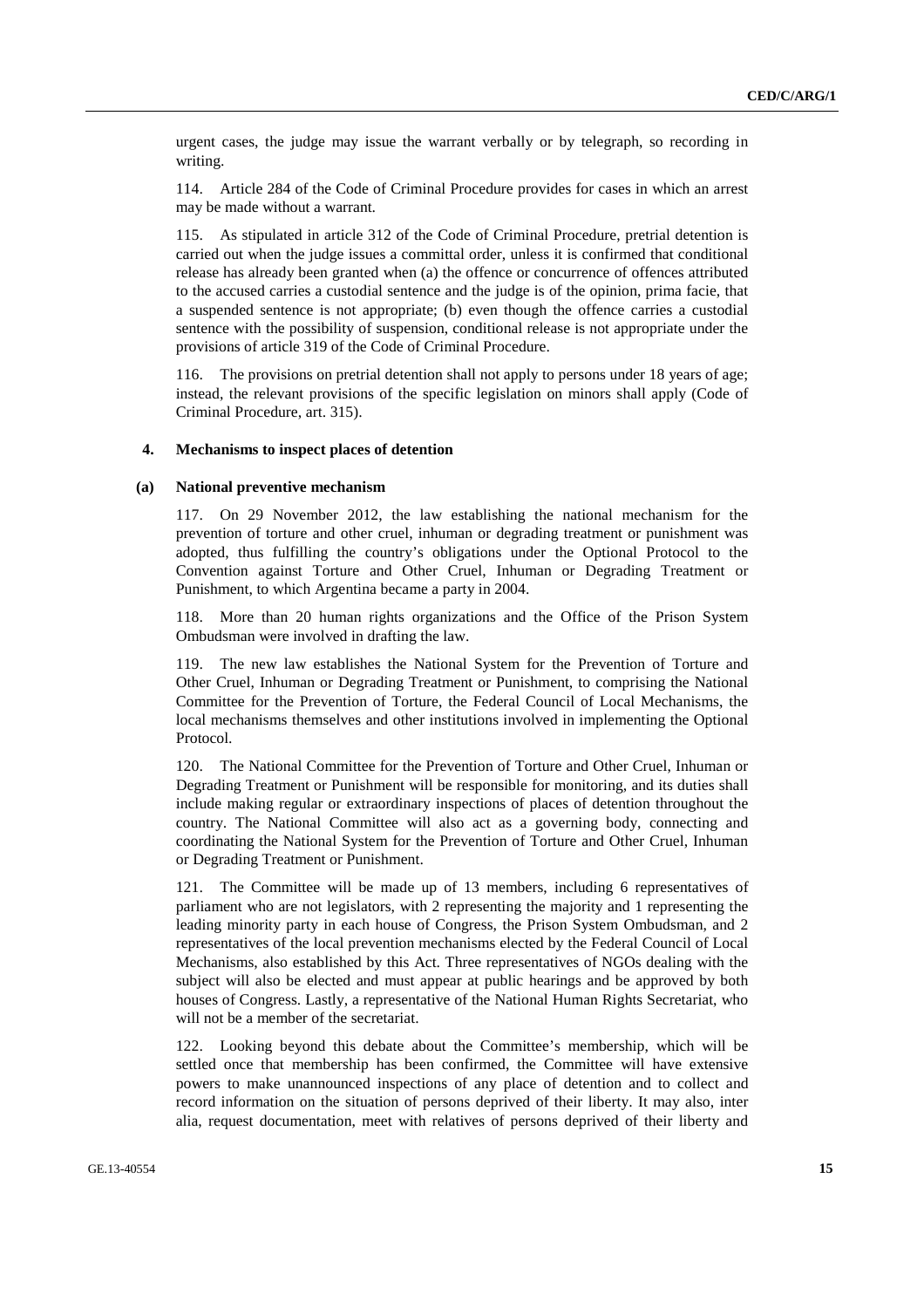summon officials or employees of places of confinement. A national register of cases of torture and a register of habeas corpus proceedings for aggravated conditions of detention will also be established.

#### **(b) Provincial mechanisms**

123. The provincial governments have also established local mechanisms for the prevention of torture. Five provinces now have such mechanisms in place (Chaco, Río Negro, Salta, Tucumán and Mendoza). The national mechanism sets an example and coordinates the various districts via the Federal Council of Local Mechanisms for the Prevention of Torture.

#### *Buenos Aires province*

124. In 2012 an Interministerial Commission for the Prevention of Torture and Other Cruel Treatment was established by decree. Its purpose is to design, coordinate and promote actions and policies aimed at guaranteeing rights related to the prevention and prohibition of torture and other cruel, inhuman or degrading treatment or punishment in Buenos Aires province. It is concerned with prisons, police stations and places of detention.

125. Its objectives include contributing to education, training and awareness-raising for law enforcement officials, and to the prevention, investigation and punishment of cases of torture and ill-treatment, and, in particular, providing the community with access to information about the living conditions of persons deprived of their liberty, relevant action taken by the Government and complaints of violations of the right to personal safety.

126. The commission will comprise representatives of the Secretariat for Children and Adolescents (which is responsible for institutes for minors); the Cultural Institute, the Ministry of Justice and Security (which is responsible for prisons and police stations), the Ministry of Health (which is responsible for psychiatric hospitals), the Ministry of the Interior and the executive office of the Cabinet of Ministers (which make decisions affecting the aforementioned institutions) and the Human Rights Secretariat (which is responsible for reporting and preventing the violations already taking place in the areas dealt with by the other members of the future Government commission).

127. The Senate of Buenos Aires has given preliminary approval to a bill on establishing mechanisms for the prevention of torture.

### **(c) Other mechanisms to monitor places of detention**

#### *Office of the Prison System Ombudsman*

128. The Office of the Prison System Ombudsman is an independent oversight mechanism for federal prisons. It has a specific mandate to make regular inspections of federal prisons and other federal detention centres with the aim of protecting the human rights of persons deprived of their liberty. The inspections are periodic and unannounced. Its jurisdiction is limited to establishments within the federal prison system and all places of detention under federal jurisdiction, including police stations, prisons and any premises where persons are held in custody under federal or national jurisdiction (Act No. 25875, arts. 1 and 15). It also has the authority to inspect provincial prisons — with the prior approval or explicit consent of the provincial authorities (art.  $16$ ) — when persons prosecuted and convicted by national or federal courts are detained there.

129. The Office of the Prison System Ombudsman has established a procedure for monitoring federal places of detention (Procedure for monitoring federal prisons, resolution No. 36/09 PP).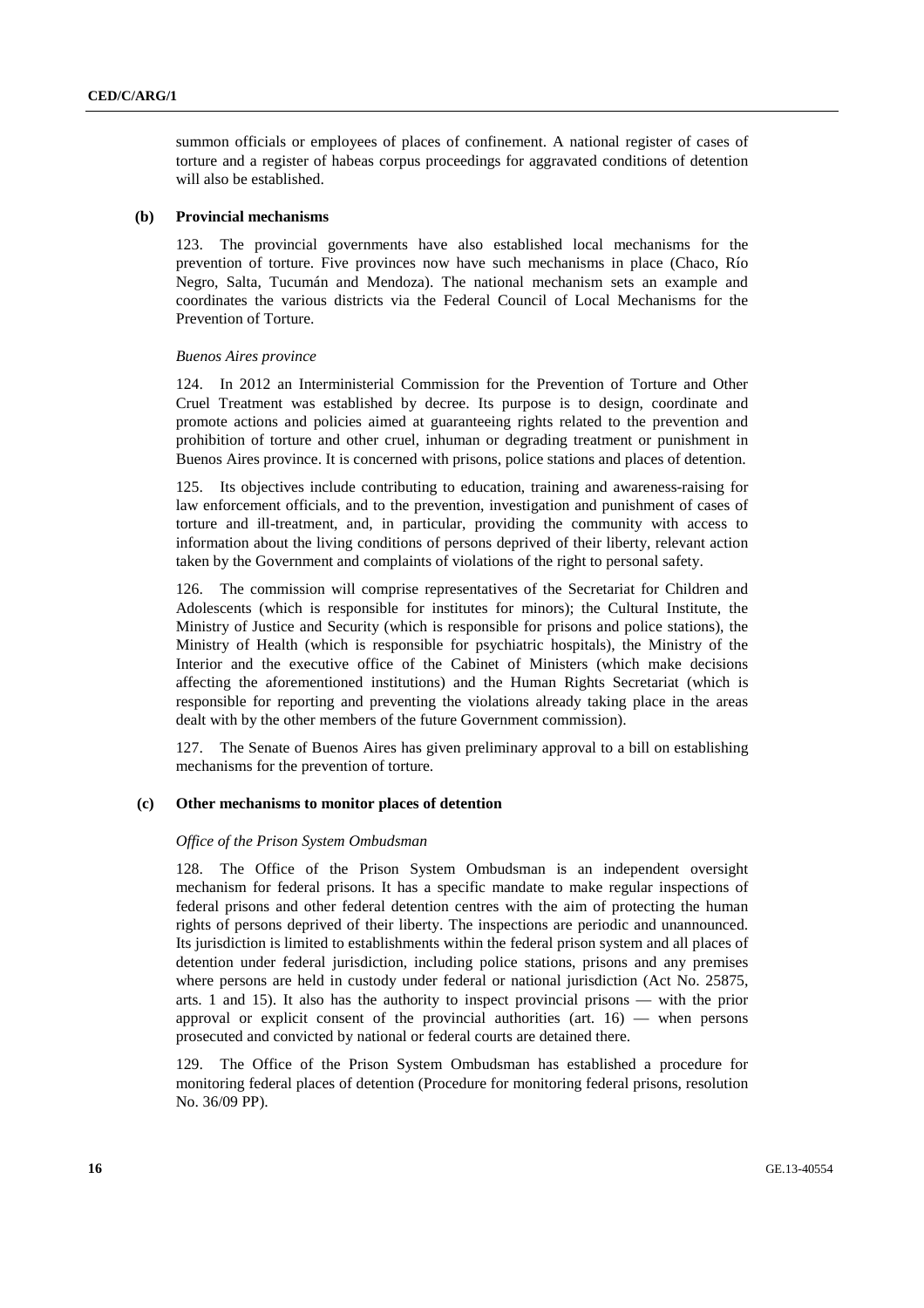130. This procedure serves as the Office's framework protocol for inspections, making it possible to carry out uniform surveys of the various prison facilities in the federal system and thus make comparisons between the different facilities. The instrument provides some general guidelines for monitoring that make it possible to evaluate the effective exercise of the human rights of persons deprived of their liberty in federal prisons and to obtain accurate data on rights violations. The experience of international prison inspection bodies was taken into account when drafting the procedure. It is based on the monitoring guide of the Association for the Prevention of Torture (APT), which was adapted to the situation in Argentina to create a country-specific guide.

131. On this basis the audit section, composed of professionals from different backgrounds, was established for the purpose of detecting human rights violations, for to do this job properly it is essential to have a special section whose main task is to conduct systematic surveys to verify the prison administration's compliance with its obligations.

### *Chief Public Defender's Office, Prisons Commission*

132. The Prisons Commission of the Chief Public Defender's Office was established by resolution DGN No. 158/98. Its institutional mission is to verify the living conditions, food and medical care provided for prisoners in different prisons. Since 2007, the Commission has been coordinated by official public defenders, who serve as joint commissioners.

133. The Commission supplements and complements the work of each official public defender by providing support in dealing with requests, claims, and suggestions from detainees. Secondly, it monitors and examines the conditions of detention in the various prisons around the country.

#### *Official registries*

134. The National Data Centre on Detainees and Missing Persons was established in 1995 through the adoption of Act No. 24480. The Act stipulates that the Centre should operate under the aegis of the Supreme Court. However, the Supreme Court decided in Decision No. 45/95 that an Act of Congress could not invest the judiciary with the power to directly exercise prerogatives belonging to the executive branch, and declared the Act inapplicable. An evaluation of the legislation needed to establish and implement such a body within the Ministry of Justice and Human Rights is under way.

135. Argentina has established the National Registry of Repeat Offenders (Act No. 22117, as amended), to which all criminal courts must submit, within five days of issue, all pretrial detention orders or other equivalent measures provided for in the codes of procedure, as well as all convictions and their form of execution (art. 2 (b) and (i)). Prisons must also register all releases.

### **G. Information on article 18 of the Convention**

136. As mentioned previously, the right of any person with a legitimate interest to access information on a person deprived of their liberty is protected in the last paragraph of article 43 of the Constitution through the remedy of habeas corpus.

137. Also, Act No. 23098 regulates habeas corpus, which is a quick and simple judicial procedure that allows any person deprived of their liberty to be immediately brought before the competent court.

138. A petition for a writ of habeas corpus may be filed by the detainee, their spouse or partner, children, parents, siblings or legal representatives, the public prosecutor, the Ombudsman or the investigating judge.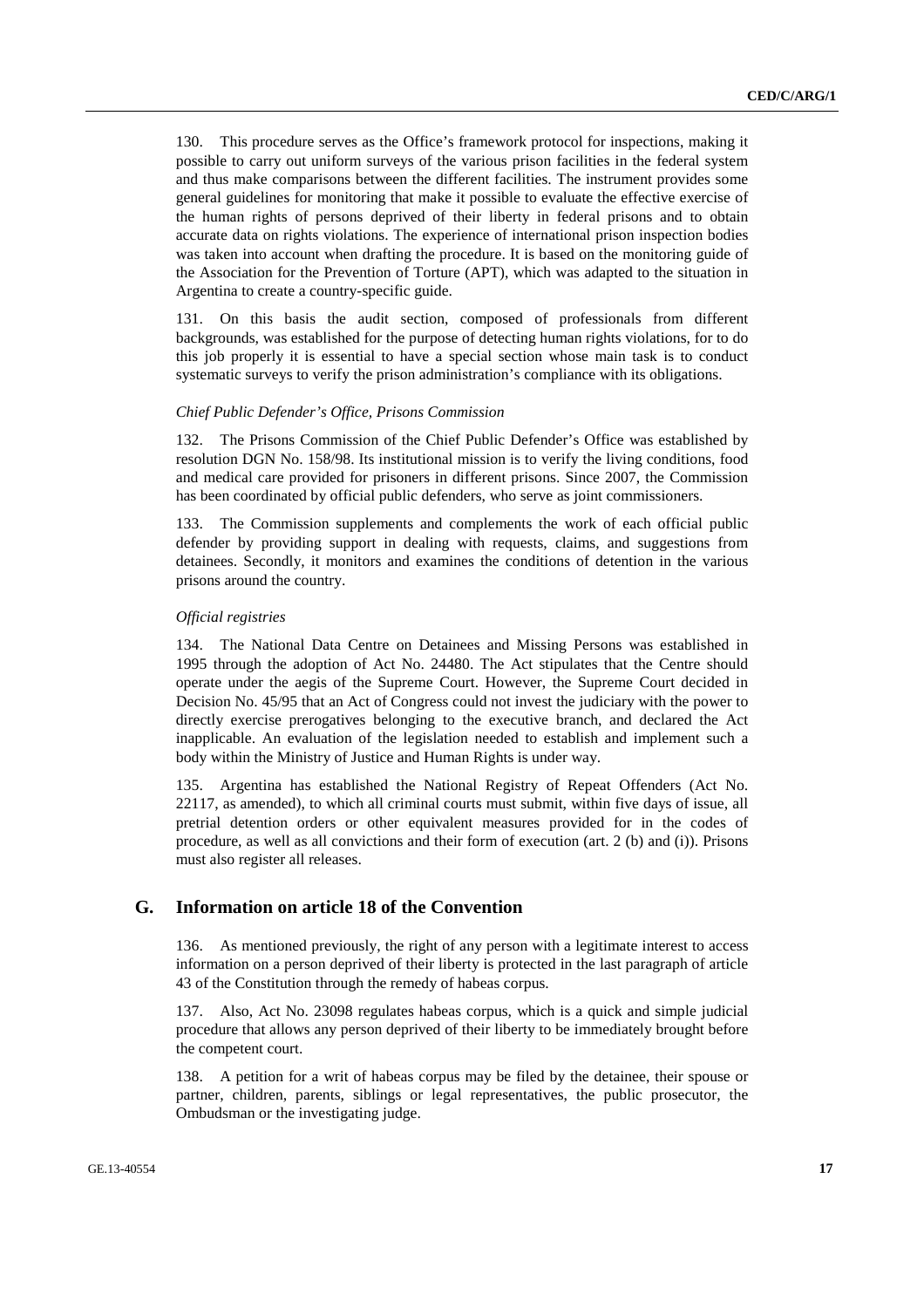139. The examining magistrate shall rule within 24 hours of receipt of the petition on the legality of the detention or arrest and the conditions in which it was carried out. Thus, the judge may order the detainee's release, if they were illegally deprived of their liberty; or that the situation of deprivation of liberty should continue in accordance with the relevant legal provisions, but, if the judge deems it necessary, in a different establishment or in the custody of different persons; or that the detainee should be brought before the court, if the legally established time limit on the detention has already expired.

140. There are no restrictions on the exercise of this right. The Constitution states that a petition for a writ of habeas corpus may be filed even during a state of siege.

### **H. Information on article 19 of the Convention**

141. The following relates to the collection, protection and storage of genetic data as referred to in article 19 of the Convention.

142. In addition to the progress made within the national Government, the activities of the National Genetic Data Bank have made possible considerable progress in identifying victims of enforced disappearances that occurred during the period of State terrorism.

### **1. Amicable settlement in the** *Inocencia Luca de Pegoraro* **case**

143. During the commemoration of the thirtieth anniversary of the historic visit of the Inter-American Commission on Human Rights to Argentina, the President announced that three bills would be submitted to parliament concerning the amicable settlement in the *Inocencia Luca de Pegoraro* case.7

144. The first bill established procedures for obtaining DNA samples. The second amended the Code of Criminal Procedure regarding access to justice for victims in cases involving the investigation of crimes against humanity or serious human rights violations, acknowledging that there is a collective interest in the investigation, prosecution and punishment of those responsible for such crimes.<sup>8</sup> The third dealt with issues relating to the functions and organizational position of the National Genetic Data Bank, with a view to promoting best practices in the identification of children of disappeared persons. These initiatives of the national executive branch have the force of national law.

 The fact that the persons referred to in article 82 also act as plaintiff shall not impede the exercise of this right.

 Article 2 – Article 83 of the Code of Criminal Procedure shall be replaced with the following text: Article 83: Form and content of the application. The request to act as plaintiff shall be made in writing, in person or through a representative specially empowered for that purpose, with legal counsel. The following information must be given for the request to be admissible:

- (1) Plaintiff's first name, last name or corporate name, and actual and legal domicile;
	- (2) Brief statement of the facts on which the request is based.

 $^7$  Amicable settlement of 11 September 2009 signed by the national Government and the petitioner in Petition No. P-242-03 of the registry of the Inter-American Commission on Human Rights. Buenos Aires, 19 November 2009.

Act No. 26.550, adopted on 18 November 2009. The Act states as follows:

Article 1 – Article 82 bis shall be incorporated into the Code of Criminal Procedure with the following text: Article 82 bis: collective interests. Associations or foundations, registered in accordance with the law, may act as plaintiff in proceedings involving the investigation of crimes against humanity or serious human rights violations, provided that their statutory purpose is directly related to defending the rights deemed to have been violated.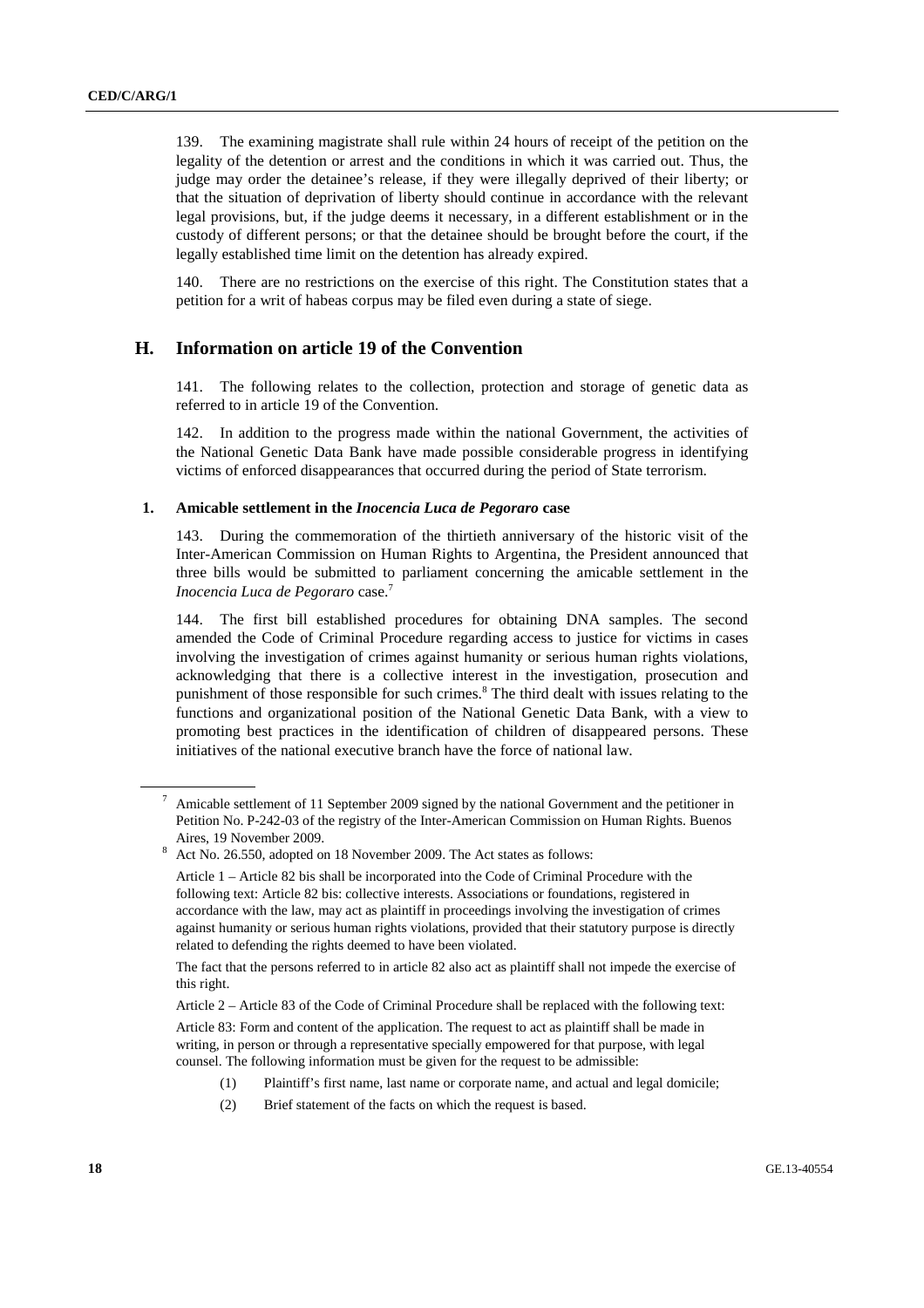#### **2. Obtaining DNA samples**

145. As one of the non-monetary reparation measures set out in the amicable settlement, in relation to the right to identity, the national executive agreed to submit to Congress a bill — which, as previously stated, has now become law — establishing a procedure for obtaining DNA samples that protects the rights of those involved while making a useful contribution to the investigation and adjudication of the abduction of children during the military dictatorship. As a result, Act No. 26549 was enacted in November of 2009.<sup>9</sup>

146. The Act states as follows:

"Article 218 bis: Obtaining deoxyribonucleic acid (DNA) samples. The judge may order that deoxyribonucleic acid (DNA) be obtained from the accused or from another person, when necessary to identify the accused or to verify facts that are important to the investigation. The judge shall issue a substantiated order stating, under penalty of nullity, the reasons why the order is necessary, proportional and reasonable in the specific case. Minimal amounts of blood, saliva, skin, hair or other biological samples may be taken for such purposes, and must be obtained following the rules of medical science, where there is no risk to the personal safety of the person from whom they are to be obtained, in light of general experience and in the opinion of the expert in charge of the operation.

"The sample shall be obtained in the manner least damaging to the person and without embarrassing them, giving particular consideration to their gender and other special circumstances. Under no circumstances may coercive measures be used against the person beyond what is strictly necessary to collect the samples. The judge may, if deemed appropriate, and if doing so would achieve equally reliable results, order that the deoxyribonucleic acid (DNA) samples be obtained by means other than a physical examination, such as seizure of objects containing cells already shed by the body, for which measures such as a search of the home or the person may be ordered. Likewise, for a publicly prosecutable offence, when deoxyribonucleic acid (DNA) is to be obtained from the alleged victim, the order shall be carried out taking their situation into account, so as to prevent their revictimization and safeguard their specific rights. In this regard, if the victim opposes the measures indicated in the second paragraph, the judge shall proceed as described in the fourth paragraph. The prohibitions set out in article 242 and the option of self-disqualification set out in article 243 shall not apply under any circumstances."

#### **3. National Genetic Data Bank**

147. In response to the amicable settlement in the *Pegoraro* case, the National Congress passed Act No. 26548 to supplement the operations and objectives of the National Genetic Data Bank.<sup>10</sup>

148. First of all, it must be said that the establishment of this institution constituted a huge qualitative leap for this State in the field of genetics, with an impact that transcended national borders. It fulfilled the commitment made to the international community to attempt to find children abducted along with their fathers and mothers or born while their

<sup>9</sup> <sup>9</sup> Act No. 26549, enacted on 18 November 2009. www.infoleg.gov.ar.

 $10$  One of the non-monetary reparation measures provided for in the amicable settlement reads as follows: (b) The National Executive of the Argentine Republic agrees to send to the Honourable Congress of the Nation a bill to amend the legislation governing the operation of the National Genetic Data Bank in order to bring it into line with scientific progress in this area.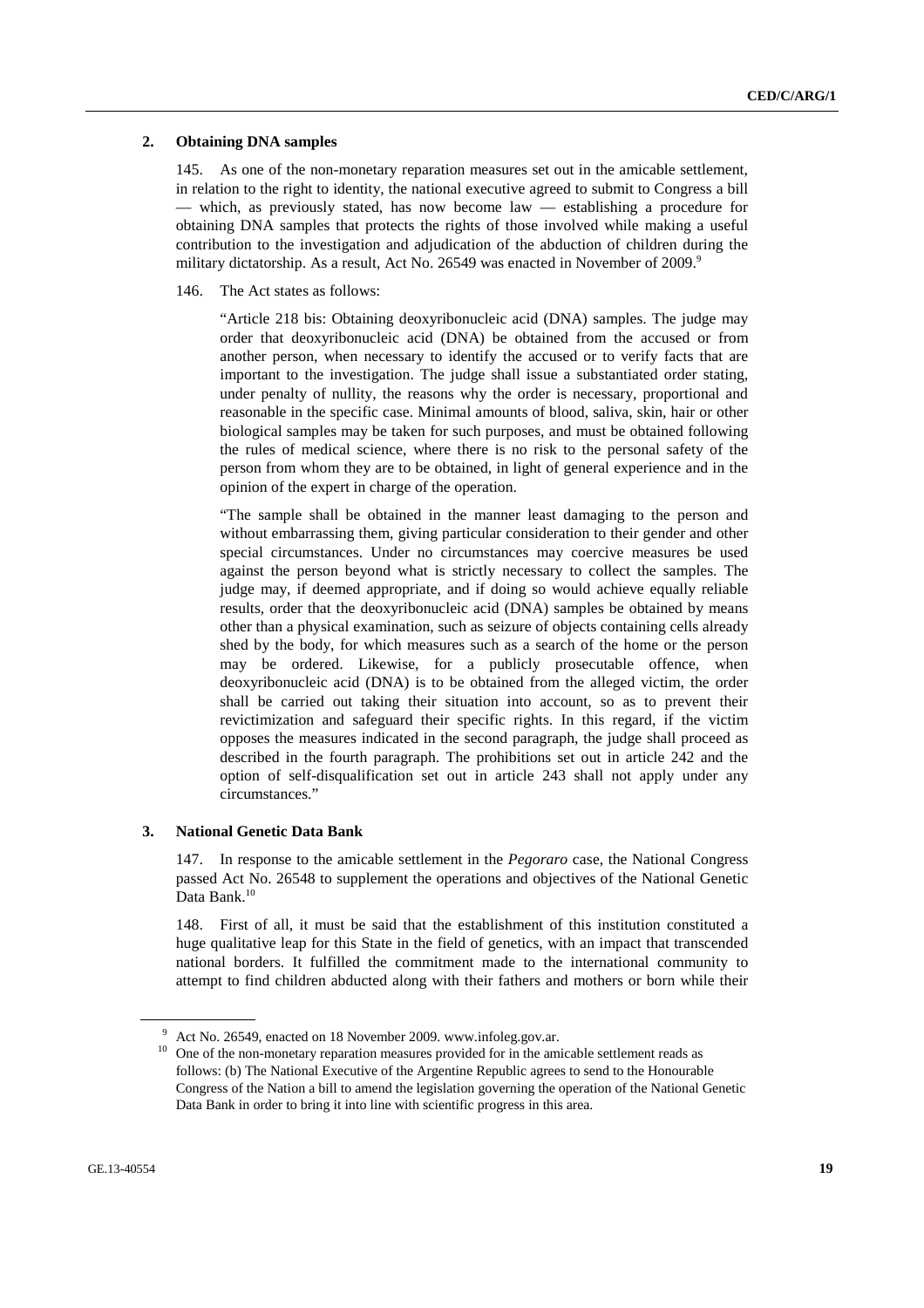parents were in prison and stolen by persons directly or indirectly linked to State terrorism and given a new identity. Together with the legitimate demand of the Association of Grandmothers of the Plaza de Mayo to establish a specific body to search for their grandchildren, this was an internationally unprecedented innovation. This policy was further strengthened through the establishment of the National Commission for the Right to Identity in 1992.

149. The National Genetic Data Bank has made it possible to identify with scientific certainty 107 of the abducted and stolen children and to restore their personal history and identity.

### **(a) Regulatory framework**

150. Beyond the enactment in May 1987 of Act No. 23511 establishing the National Genetic Data Bank in order to obtain and store genetic information with a view to facilitating the settlement and clarification of filiation disputes, article 1 of the Act also defined its institutional location, namely within the immunology department of the Carlos A. Durand Hospital, which is now run by the government of the Autonomous City of Buenos Aires, and under the technical and administrative leadership of an expert in molecular biology or biochemistry with recognized experience in forensic genetics serving as director (article replaced by article 1 of Decree No. 511/2009). The Technical Director-General must testify as an official expert witness in court cases.

151. Decree No. 511/2009 amends Decree No. 700/89 in order to bring the operations of the National Genetic Data Bank into line with legal and technical standards in the field and specify how genetic information stored in the bank should be treated, with a view to safeguarding the aforementioned rights.

#### **(b) Maintaining the records**

152. The National Genetic Data Archive contains data from the years before the establishment of the National Genetic Data Bank to the present. The records it holds must be kept tamper-proof and stable so as to ensure that the evidence they contain shall remain fully valid (art. 8).

153. Article 14 of the Regulating Decree (No. 70/89, original text contained in Decree No. 511/2009) explains how the genetic information stored in the bank should be treated. It adds that the institution shall not provide information about the recorded data to individuals or to public or private entities, regardless of the reasons given. Information shall be provided only on the basis of a court order, in a particular case, to substantiate the conclusions put forward in the expert reports drafted by the National Genetic Data Bank and allow the parties' experts to verify them.

154. Thus, one of the functions of the National Genetic Data Bank is to carefully protect the information it contains, taking the necessary measures to ensure that it remains tamperproof and uncorrupted. This is in strict accordance with the need to protect personal data stored in public databases, in order to guarantee the rights recognized in the Constitution (art. 43) and Act No. 25326 on Protection of Personal Data.

155. Act No. 26548, enacted in late 2009, expanded the operations and objectives of the National Genetic Data Bank. The Act adds that the objective of the National Genetic Data Bank is to ensure the gathering, storage and analysis of the genetic information needed as evidence to shed light on crimes against humanity carried out by the State up to 10 December 1983. The purpose is to promote and achieve (a) the search for and identification of children of disappeared persons abducted with their parents or born while their mothers were in prison; (b) support for the judiciary and/or governmental and non-governmental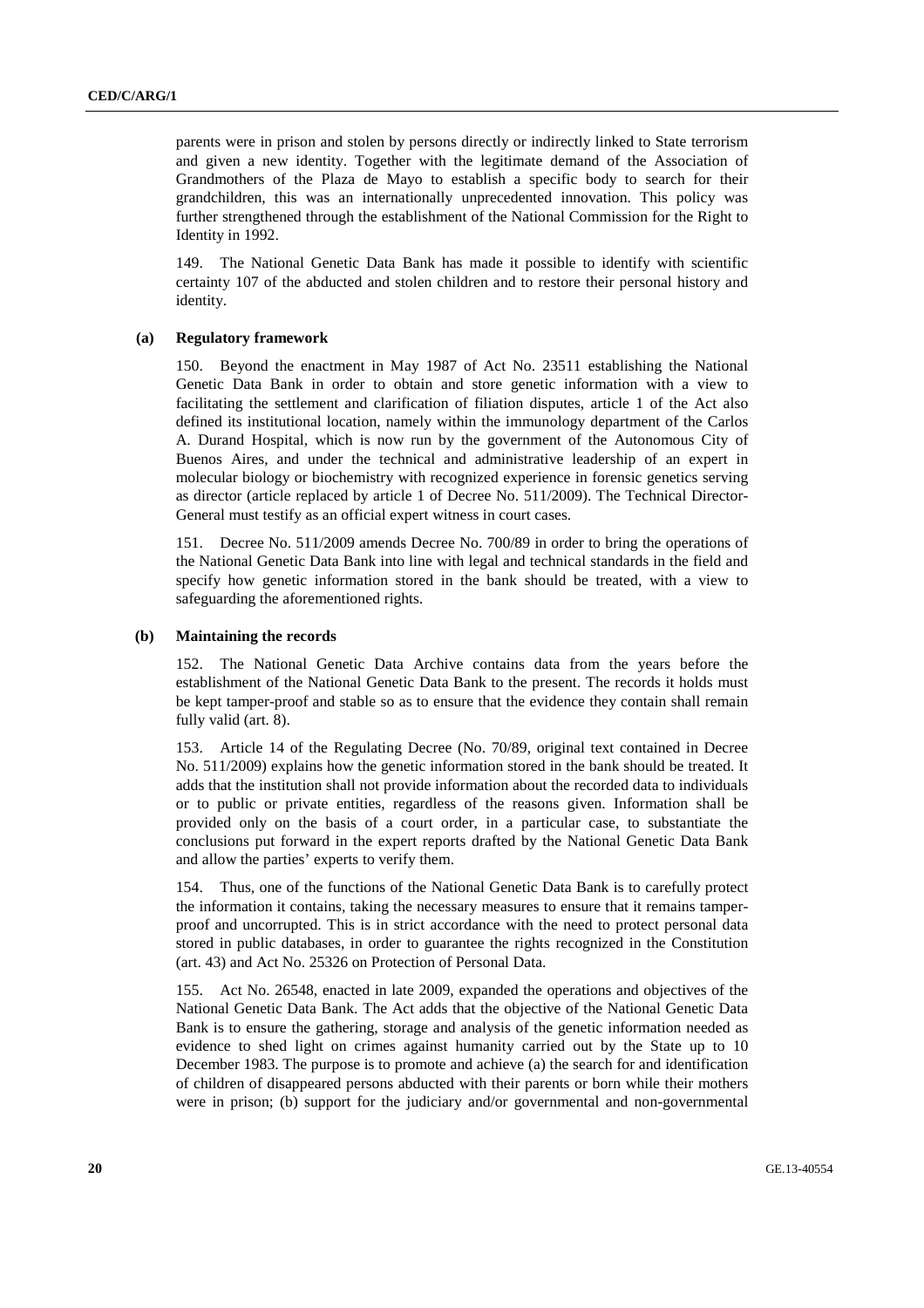organizations specializing in this field in the genetic identification of the remains of victims of enforced disappearance (art. 2).

156. Article 3 outlines other functions performed by the institution, including:

(a) Conducting and promoting studies and research on the subject;

 (b) Organizing, managing and continuously updating the National Genetic Data Archive, safeguarding and maintaining the data and information in the Archive pursuant to Act No. 25326 on Protection of Personal Data and the ethical requirements for genetic databases established by the United Nations Educational, Scientific and Cultural Organization (UNESCO) and the World Health Organization (WHO);

Through its Technical Director-General and staff, acting as sole Government expert witnesses before the competent judges in criminal cases aimed at identifying the persons referred to in article 2 (a) of Act No. 26548, issuing technical opinions and performing genetic testing when required;

 (d) Drafting and adopting the provisions necessary to ensure the accuracy and truth of the studies, analyses, opinions and reports it produces;

Coordinating protocols, indicators, guidelines and joint actions with other bodies, organizations and institutions, both public and private, that perform related work at the local, municipal, provincial, national and international levels;

 (f) Proposing public policies for the various areas and levels of the State by issuing rules and regulations related to its field of competence.

157. Under the Act, the technical advances made in the field of genetics have been incorporated into the procedures performed by the National Genetic Data Bank. This is reflected mainly in article 12 (a), which refers to studies of autosomal DNA markers, mitochondrial DNA, X- and Y-chromosome haplotypes, single-nucleotide polymorphism (SNPs) and any other type of test that becomes relevant in the light of scientific developments.

### **(c) Scope of operations**

158. The Act that established the National Genetic Data Bank in 1987 stipulates that its scope of operations is limited to the municipality of Buenos Aires. Act No. 26548 of 2009 states that it is an autonomous and self-governing body and that its institutional location is the Ministry of Science, Technology and Productive Innovation.

159. The work performed over the years by the National Genetic Data Bank is essential, not only because it has led to the identification of many people, but also because of all the cases it is now involved in and those in which it might be asked to intervene.

### **I. Information on article 20 of the Convention**

160. There are no national laws restricting access to information on persons deprived of their liberty for those with a legitimate interest in them.

161. As stated above with regard to the rights of the accused, the Code of Criminal Procedure stipulates that either the accused or their family members may file a motion by any means with the official responsible for their detention, who shall immediately forward it to the relevant court (Code of Criminal Procedure, art. 72).

162. The accused may appoint a defence lawyer by any means, even if they are being held in incommunicado detention. The permanent defence of the accused is also provided for, given that the accused's counsel may not under any circumstances abandon the defence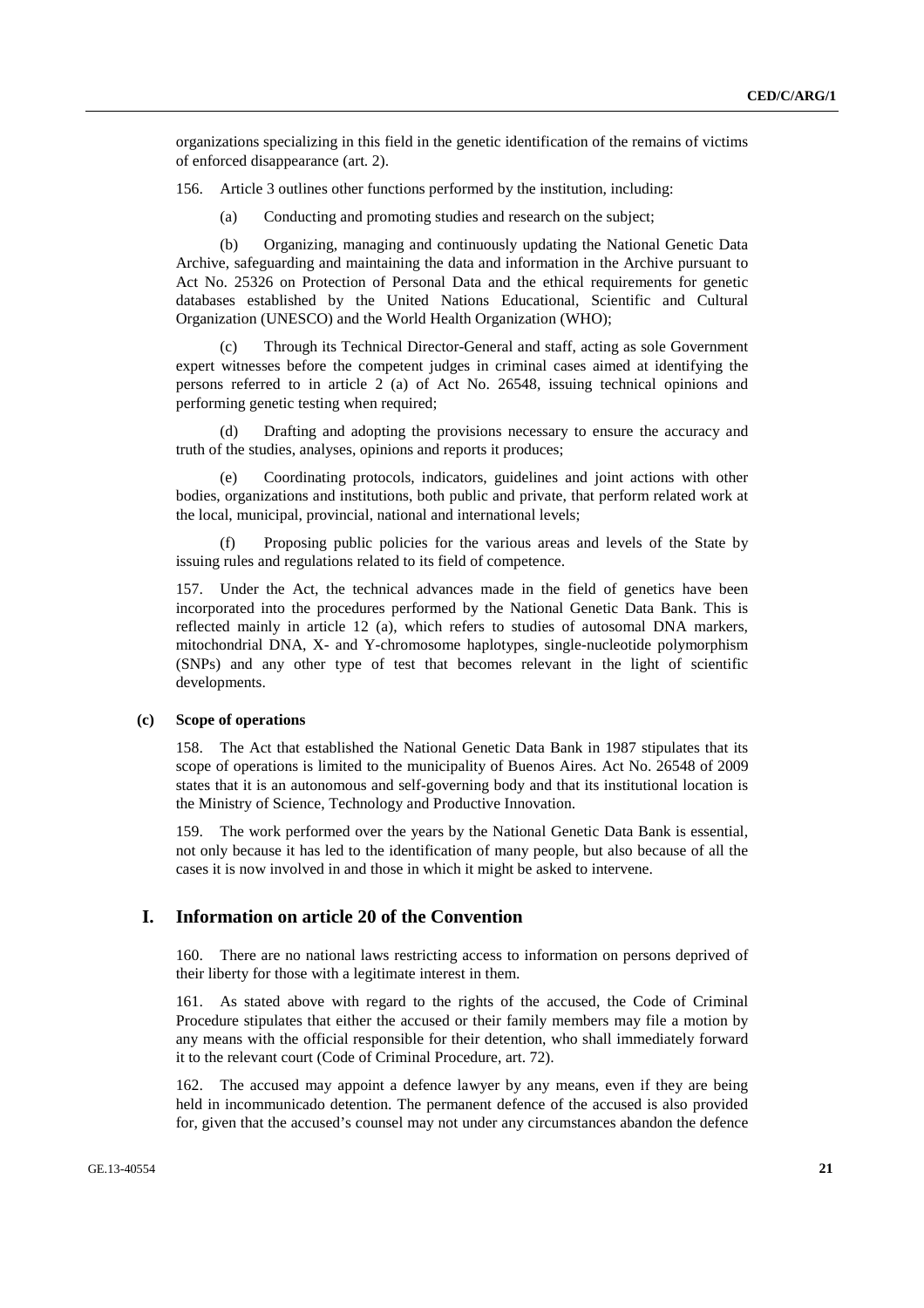and leave their clients without a lawyer. If the lawyer does so, they shall immediately be replaced by a public defender (Code of Criminal Procedure, art. 112).

163. Concerning the remedies that may be sought when faced with a refusal to disclose information on persons deprived of their liberty, see the information provided above on the writ of habeas corpus, which is regulated both in article 43 of the Constitution and in Act No. 23098.

### **J. Information on article 21 of the Convention**

164. With regard to this point, see the information provided concerning article 17 of the Convention.

### **K. Information on article 22 of the Convention**

165. As previously mentioned, Act No. 23098 on the writ of habeas corpus regulates what is set out in article 43 of the Constitution.

166. This regulation applies when freedom of movement is limited or threatened without any warrant from the competent authority or there is aggravation of the form and conditions of detention.

167. A petition for a writ of habeas corpus may be filed by the victim or any other person on their behalf in order to put an end to the unlawful threat or deprivation of liberty or to reestablish suitable conditions if the deprivation of liberty is lawful.

168. With regard to punishment for public officials, article 143 of the Criminal Code provides that, if an official keeps a detainee or prisoner in custody when their release should have been ordered or carried out; or unduly prolongs a person's detention without bringing them before the competent judge, or unduly holds a detainee incommunicado; or if the director of a prison or other penal establishment or their deputy, receives a prisoner without proof of the enforceable judgement imposing the penalty, or places them in parts of the establishment other than those intended for that purpose; or if a prison warden or security officer receives a prisoner without an order from the competent authority, except in cases of flagrante delicto; or if a competent official is made aware of an unlawful detention and fails or refuses to put an end to the detention or to report it to the appropriate authority, or delays doing so, they shall be punished with 1 to 3 years' detention or imprisonment and specific disqualification for twice that length of time.

### **L. Information on article 23 of the Convention**

169. The following relates to the training provided for members of the security forces.

170. The Office of the Under-Secretary for the Promotion of Human Rights of the National Human Rights Secretariat has provided information on the following human rights training activities for the police and security forces.

### **1. Online courses**

### **(a) Introduction to human rights and gender mainstreaming in the police and security forces**

171. This is an ongoing training programme organized at the request of and in conjunction with the Ministry of Security. The programme's objective is to provide tools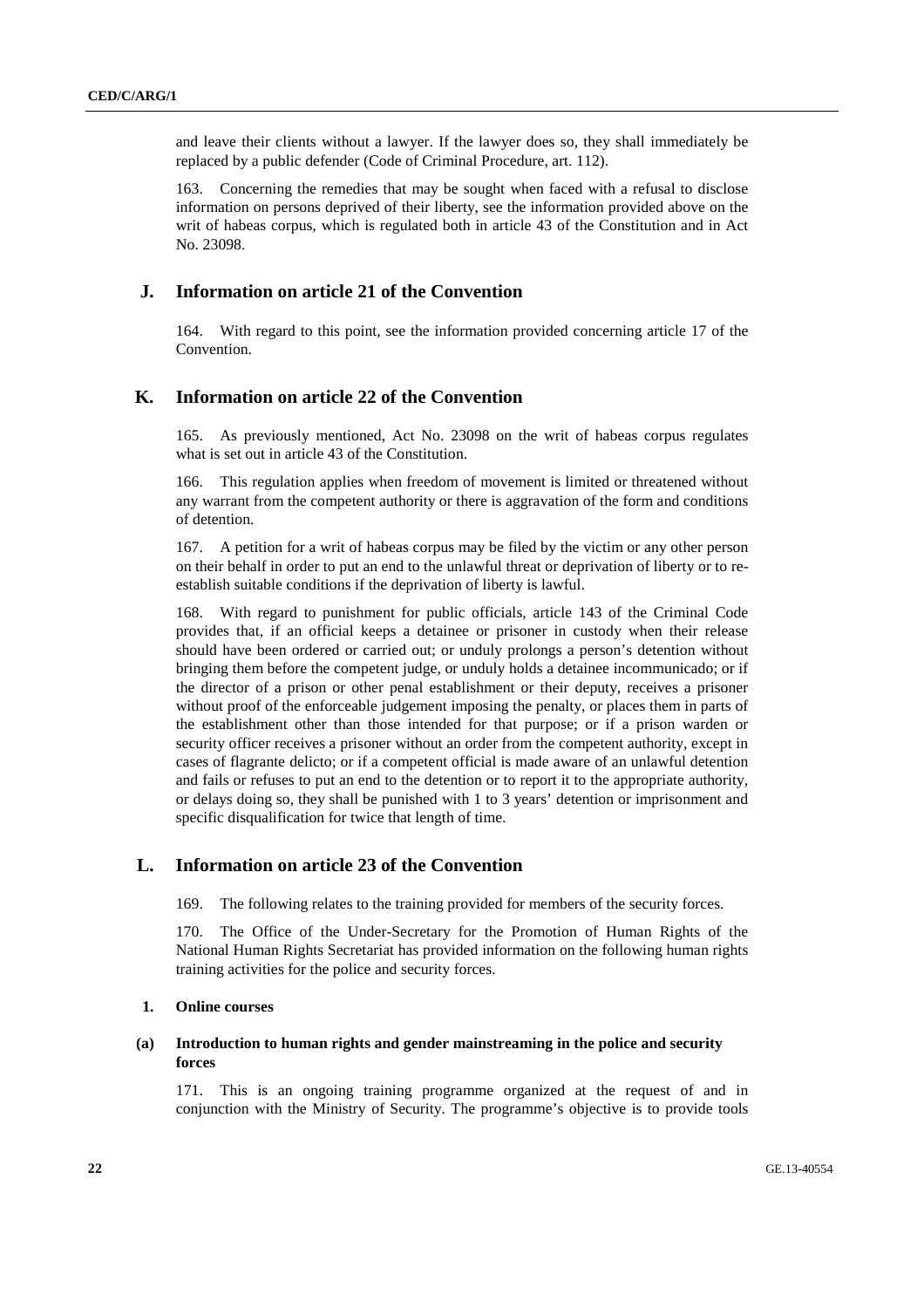that will encourage the participants to think of themselves and others as rights holders, so that they may adopt a responsible, sensitive and respectful attitude towards different customs, values and practices. (Duration: 60 hours//Target audience: Members of the police and security forces throughout the country – Federal Police, Gendarmería, Coast Guard and Airport Police.) The first course was held from 27 October to 15 December 2011 with the participation of 107 persons. The second course was held from 26 March to 4 June 2012 with the participation of 180 members of the police and security forces, the third from 18 June to 13 August 2012 (210), the fourth from 1 October to 23 November 2012 (370). A total of 867 persons received training.

### **(b) Gender mainstreaming in the international system of protection for the individual, in conjunction with the Ministry of Defence**

172. This was organized in conjunction with the National Directorate of Human Rights and International Humanitarian Law of the Ministry of Defence. Its features include the following:

- (a) Objectives: Participants will:
	- Become familiar with the basic standards and structure of the international system of protection for the individual;
	- Become familiar with the basic elements of international human rights law, international humanitarian law and international criminal law;
	- Understand the gender perspective in accordance with the parameters set out in the international system of protection for the individual;
	- Understand and internalize the main concepts of gender mainstreaming and human rights so as to optimize their performance throughout their professional military career.

 (b) Intended for: members of the Armed Forces. Duration: 8 weeks. Total training time: 72 hours. First course: 20 October to 12 December 2011. Total number of persons registered: 159, 15 per cent women and 85 per cent men.

### **2. Classroom courses**

### **(a) Human rights training course for the Federal Prison Service, with a special focus on torture and inhuman, cruel or degrading treatment**

173. This course aims to provide the staff of the Federal Prison Service with more indepth training on the prevention of torture and inhuman, cruel or degrading treatment, using as guidelines the relevant international treaties and instruments in force for Argentina, and to raise awareness among the staff of the Federal Prison Service about all procedures that may violate the dignity of the person. It is conducted in coordination with the Office of the Under-Secretary for Prison Affairs and the National Directorate of the Federal Prison Service. Target audience: senior officers of the Federal Prison Service. Total training time: 8 classes of 90 minutes each. The first course was held from 15 May to 4 July 2012 with the participation of 86 persons. A total of 86 persons were trained in the second quarter of 2012.

### **(b) Human rights training for provincial security forces**

174. The programme's objective is to provide tools that will encourage the participants to think of themselves and others as rights holders, so that they may adopt a responsible, sensitive and respectful attitude towards different customs, values and practices. Target audience: Officers of the provincial police and security forces. Total training time: 16 hours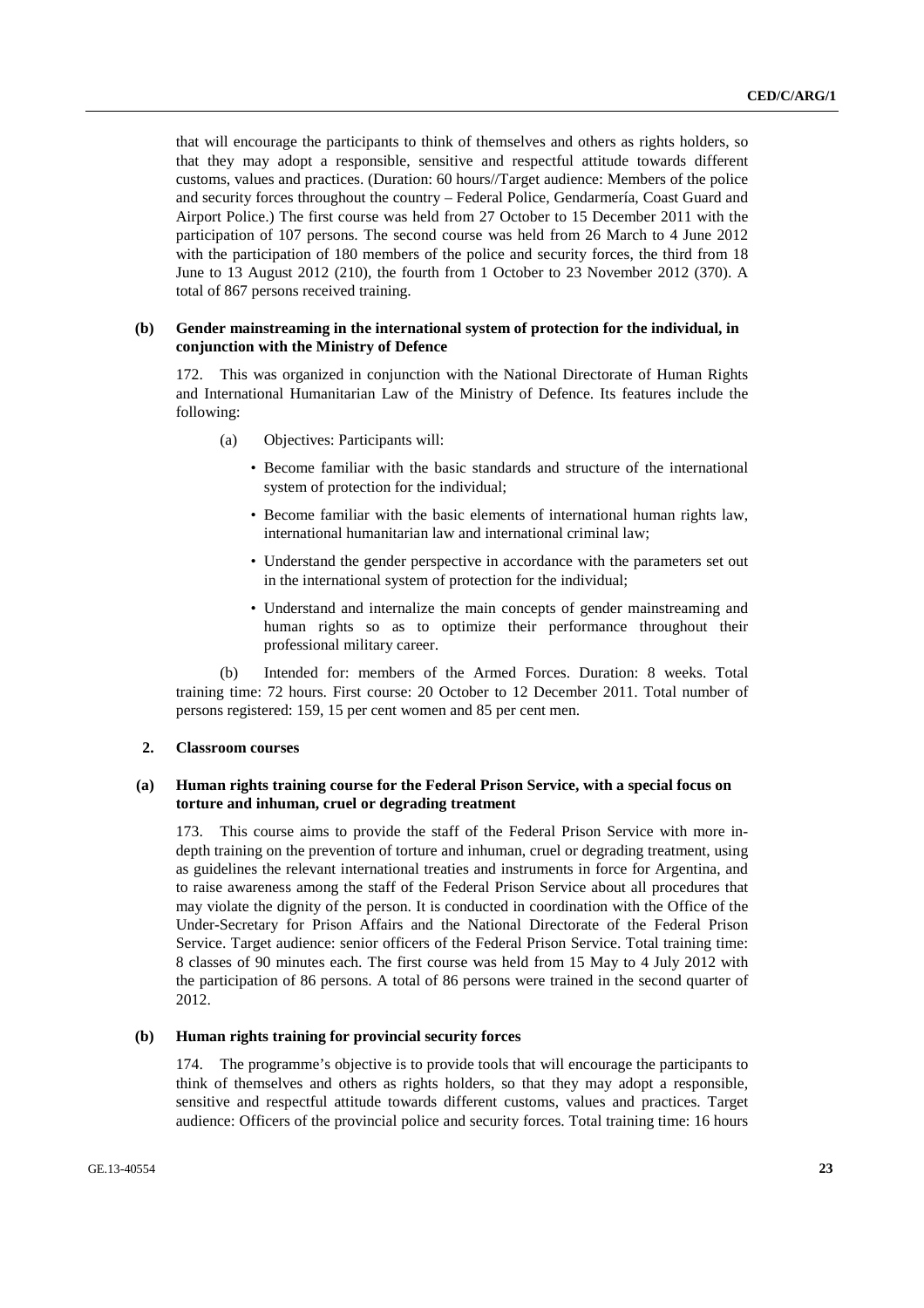(divided into two sessions of 8 hours each). Ushuaia, Province of Tierra del Fuego: 21, 22 and 25 June 2012 (the third session was on trafficking). Total number of participants: 60 police officers from the cities of Ushuaia, Tolhuin and Río Grande, and 6 officers from the Provincial Prison Service. Ushuaia and Río Grande, Province of Tierra del Fuego: June 2010. Total number of participants: 80 from Río Grande and 70 from Ushuaia. Gualeguaychú, Province of Entre Ríos: June 2011. Total number of participants: 42. Total number of persons trained: 248.

### **M. Information on article 24 of the Convention**

#### **1. Definition of victim in national law**

175. According to current criminal law, the concept of the victim, or the passive subject of an offence, applies to a person who suffers the direct consequences described in the law. It refers to the material victim, that is, the person who is deprived of their liberty and who also often suffers violations of their physical integrity, right to life and other fundamental human rights.

176. However, article 1079 of the Civil Code establishes the obligation to redress the harm caused by an offence to anyone who has been directly or indirectly harmed. That is to say, family members of the material victims of enforced disappearance, who suffer deep distress and psychological suffering because they do not know the fate or whereabouts of their loved ones may file a civil claim before the competent judicial authorities.

177. With regard to mechanisms guaranteeing the right to know the truth about the circumstances of the enforced disappearance and the fate of the disappeared person, it should be pointed out that all judicial proceedings are public, which means that the judgements pronounced may be freely accessed. All victims in judicial investigations have every right to know the circumstances of the case and the progress made.

178. Any victim is entitled to become a party to the proceedings regarding the act that harmed them. This entitlement is regulated by article 82 of the Code of Criminal Procedure, which states as follows:

"Any civil person of full capacity who is personally harmed by a publicly prosecutable offence shall have the right to appear as a plaintiff and as such take proceedings, provide evidence, argue their case and appeal, within the limits established in this Code.

"In the case of persons without full legal capacity, their legal guardian shall act on their behalf.

"In the case of an offence that results in the victim's death, the victim's surviving spouse, parents, children or last legal guardian may exercise this right.

"If the plaintiff also acts as a civil party, they may do so as part of the same proceedings, complying with the requirements for both institutions."

179. Article 82 bis — incorporated into the Code of Criminal Procedure in accordance with the amicable settlement in the *Inocencia Luca de Pegoraro* case — establishes that "associations or foundations registered in accordance with the law, may act as plaintiff in proceedings involving crimes against humanity or serious human rights violations, provided that their statutory purpose is directly related to defending the rights deemed to have been violated."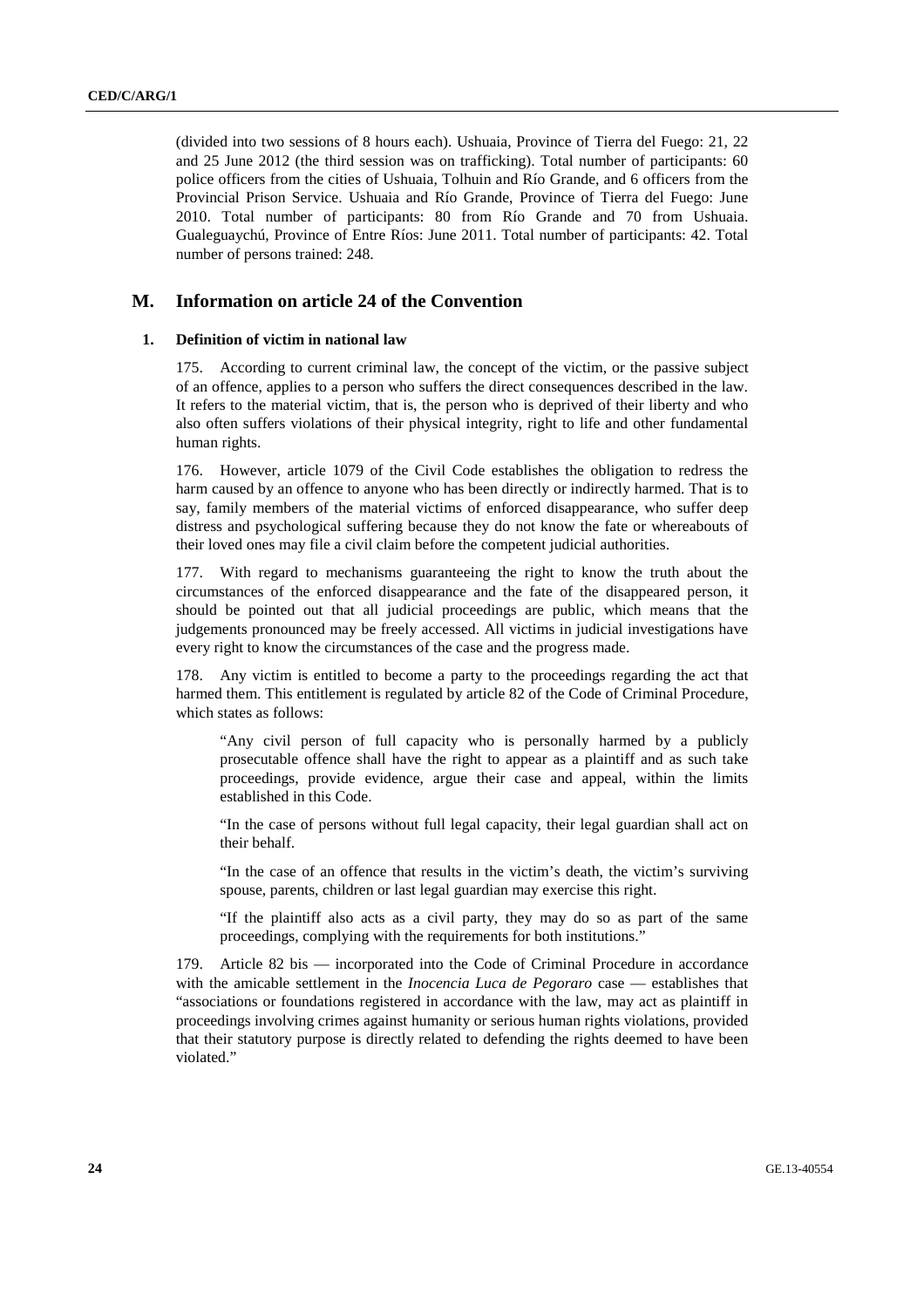### **2. Framework of public policies on reparations for victims of enforced disappearance carried out under State terrorism**

180. The unique situation Argentina faces in its fight against impunity is the result of a convergence of political, legal and ethical will in the three branches of the State and the unwavering demands for memory, truth and justice made by the human rights movement over the past few decades.

181. The three branches of the State have made significant progress in the investigation, prosecution and punishment of those responsible for the serious offences committed during the last military dictatorship.

182. The Human Rights Secretariat provides essential support for this commitment to memory, truth and justice as a central Government policy. In this regard, the following should be noted.

### **(a) Complaints**

183. The Human Rights Secretariat has acted as plaintiff in 155 legal cases.

#### **(b) Legislation on Reparations**

184. The Reparations Policy Directorate is responsible for coordinating plans and programmes to provide reparations for human rights violations inflicted by the State. This includes implementing Reparations Act No. 24043, No. 24411, No. 25192 and No. 25914 and any other regulations on the subject that may be enacted in the future.

185. Act No. 24411: regulates compensation for successors or heirs of persons subjected to enforced disappearance or of persons who have died as a result of actions by the Armed Forces, security forces or any paramilitary group before 10 December 1983.

186. Act No. 24321: establishes the category of "absent by reason of enforced disappearance".

187. Act No. 24043: grants benefits to persons who were detained by the National Executive during the state of siege from 6 November 1974 to 19 December 1983 or, though civilians, were detained by order of the military authorities.

188. Act No. 25914: grants benefits to persons who were born during their mother's deprivation of liberty, or, though minors, were detained with their parents, if either of the parents was detained and/or disappeared for political reasons, either by the National Executive or by military courts or military units, regardless of their legal situation. It also grants benefits to persons who were given a new identity.

189. Act No. 26564: provides for the payment of damages, expanding the benefits granted under Acts No. 24043 and No. 24411 and their supplementary regulations to cover the following recipients:

- Persons who were detained, were victims of enforced disappearance or were killed in any of the conditions and circumstances set forth in those Acts between 16 June 1955 and 9 December 1983;
- Victims of actions by the rebels during the uprisings of 16 June 1955 and 16 September 1955, regardless of whether the acts were carried out by members of the Armed Forces, security or police forces, or by paramilitary or civil groups attached to any of the forces;
- Active members of the military who suffered defamation, marginalization and/or dismissal because they refused to join the rebellion against the constitutional Government;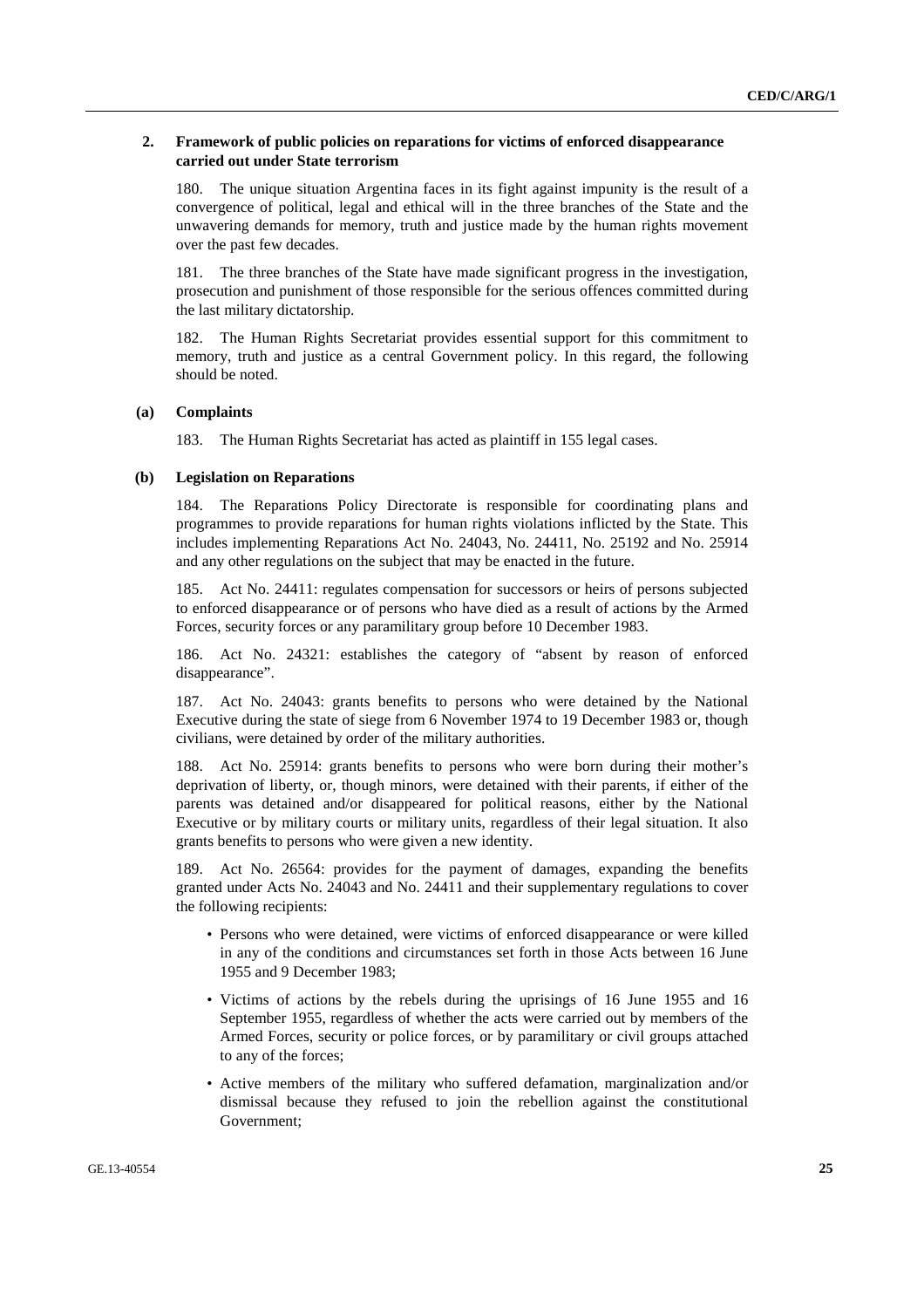- Persons who were detained, prosecuted, convicted and/or brought before the courts or court-martialed during that period, pursuant to Decree No. 4161/55 or the Conintes Plan to deal with internal disruption of the State and/or Acts No. 20840, No. 21322, No. 21323, No. 21325, No. 21264, No. 21463, No. 21459 and No. 21886;
- Persons who were detained for political reasons by federal or provincial courts and/or subjected to detention regimes pursuant to any regulation that could be defined as political detention under international treaties and doctrine.

190. In the event of the death of the detained or disappeared person, the Act provides that the benefits should be granted to their successors in accordance with the terms set out in Acts No. 24043 and No. 24411.

### **(c) National Memory Archive**

191. The National Memory Archive is responsible for preserving and studying the documentation on human rights violations in Argentina, which involves the safekeeping and analysis of, inter alia, the testimony in the archives of the National Commission on the Enforced Disappearance of Persons, as provided for in Decree No. 3090 of 20 September 1984; the testimony that the Human Rights Secretariat has received and continues to receive to this day following the historic work of the National Commission on the Enforced Disappearance of Persons; and the numerous court cases involving acts of State terrorism. It is also responsible for collecting, analysing, classifying, duplicating, digitizing and archiving information, testimony and documents on violations of human rights and fundamental freedoms for which the Argentine State is responsible and on the social and institutional response to those violations.

192. The National Memory Archive seeks to retrieve the information spread among various Government departments (including the Armed Forces and security forces), in the firm belief that the analysis of this material is a valuable tool for shedding light on the many situations created by the illegal repression and for uncovering the mechanisms used by the State to curb resistance and discipline society.

193. In order to retrieve this information, the destruction, modification, alteration, or correction of the documentation held by State bodies has been prohibited, and measures have been implemented to safeguard such documentation until it is submitted to the Archive.

194. In addition to the management of documents and audiovisual records through the National Memory Archive, throughout the country various actions have been taken to restore and mark places where secret detention centres operated during the last military dictatorship (1976–1983).

195. These focuses of State terror and other places where the Argentine State committed offences in the past, such as the Trelew Massacre in August 1972, Operation Independence in Tucumán in 1975 or the shootings of rural labourers during the Patagonian strikes of 1921, have also been marked with plaques or installations that continue today to denounce these acts and honour the memory of the victims and their struggles.

196. In addition to being identified in this way, some of these sites or buildings have been completely reconverted into memorial sites and museums where a variety of educational, cultural, artistic and political activities are carried out for purposes of research, awarenessraising, discussion and debate on State terrorism and genocide, and on the struggles historically waged by the poorer sections of the population in defence of their rights and dignity and for a fairer society.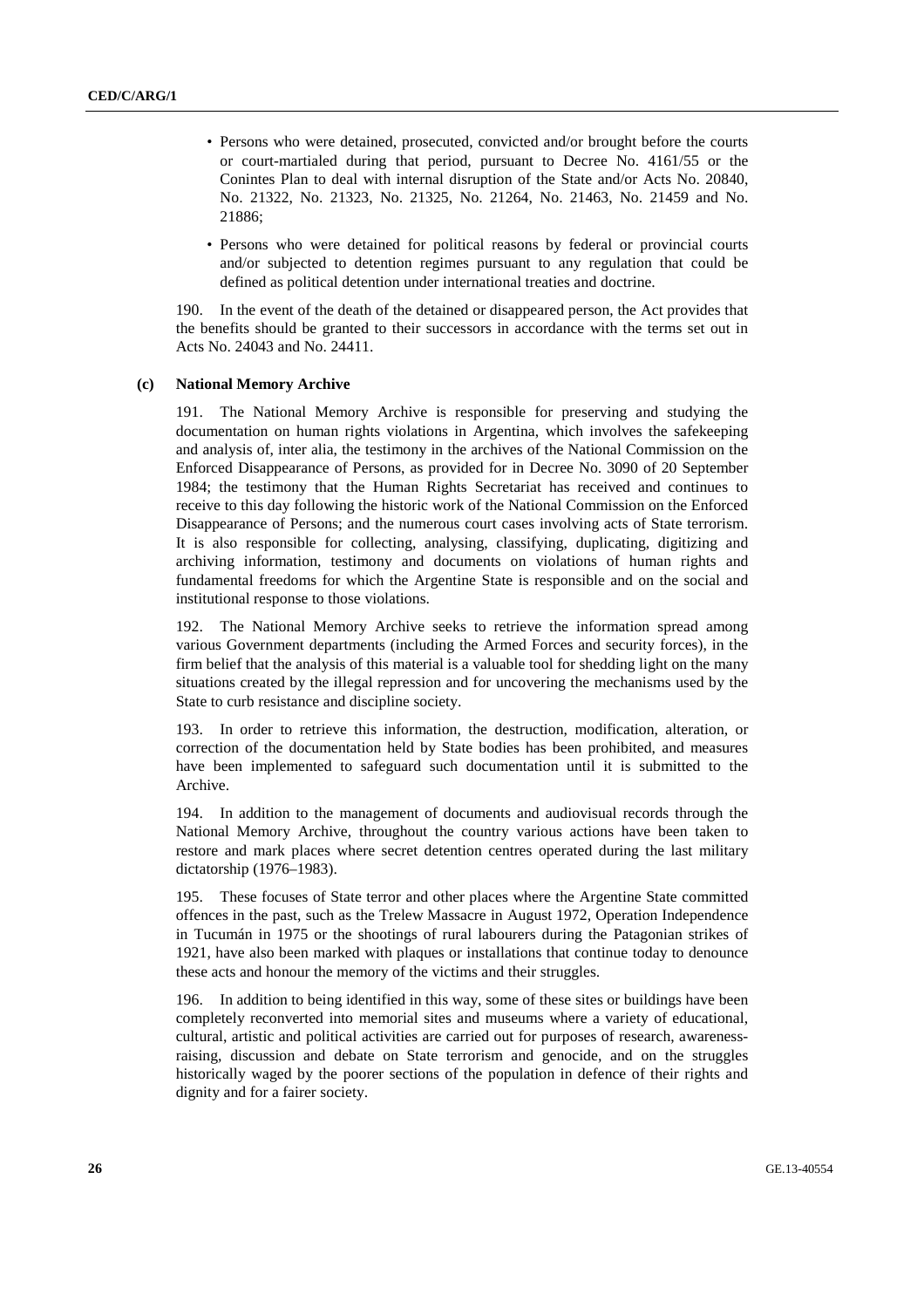197. The importance of the various initiatives carried out at the national level and in different provinces and municipalities, together with the reopening of judicial proceedings for crimes against humanity, and the progress made, have highlighted the need to coordinate and give more exposure to each and every one of these policies and to show the links between them.

#### *Federal Network of Memory Sites*

198. Thus, in 2006, the National Memory Archive pressed for the establishment of the Federal Network of Memory Sites, a body that brings together provincial and municipal governments that implement public policies on memory and human rights. The National Memory Archive is responsible for the overall coordination of the Federal Network of Memory Sites.

199. The purpose of the Federal Network of Memory Sites, as established by resolution SDH No. 14/07, is to coordinate policies and promote the exchange of experiences, methodologies and resources between the National Memory Archive and the human rights units of the provincial and municipal governments that administer public policies on research and remembrance regarding acts of State terrorism, their causes and consequences and society's response to the State's systematic violation of rights.

200. The work of the Federal Network of Memory Sites centres on three main themes:

- Marking former secret detention centres;
- Coordinating and administering memory sites;
- Coordinating research into acts of State terrorism by exchanging and collating data and developing a body of research among the Federal Network of Memory Sites.

201. The following sites were marked in 2012 (as at 14 December): the first district police station secret detention centre, Escoba; the Azopardo Garage secret detention centre; the Ford factory, Tigre, where workers were abducted; the Seré Mansion secret detention centre, Morón; the house of Haroldo Conti, Tigre; the Escuelita secret detention centre, Bahía Blanca; the Quinta de los Méndez secret detention centre, Tandil; the Criminal Investigation Division secret detention centre, San Nicolás de los Arroyos; Criminal Unit No. 2, Villa Devoto; Libertador Gral. San Martín Ledesma sugar factory, Jujuy province; forty-first district police station, Calilegua, Jujuy, used for transit to illegal detention; twenty-fourth district police station, Ledesma, Jujuy; the Gendarmería Nacional, Ledesma, Jujuy; the Escuelita secret detention centre, Famaillá, Tucumán; Laguna Paiva Military Camp, San Pedro, Santa Fe; Zar Naval Base, Trelew, Chubut; Tiro Federal secret detention centre, Campana, Buenos Aires province; third district police station secret detention centre, Lanús; Criminal Unit No. 7, Resistencia, Chaco.

202. In addition to these sites, as at November, 49 others throughout the country that are connected with acts of State terrorism have also been marked.

#### **(d) Dr. Fernando Ulloa Assistance Centre for Victims of Human Rights Violations**

203. Also within this framework of national State reparations policies, the Dr. Fernando Ulloa Assistance Centre for Victims of Human Rights Violations was established. The Centre expands on and consolidates the work conducted throughout the country by the Human Rights Secretariat through the Present-day Consequences of State Terrorism Programme.

204. This programme was created in 2005, but Ministerial Resolution No. 1207, which formally established it, was adopted in 2009. Among other duties, in 2007 it assumed responsibility for the national plan to provide comprehensive assistance and support to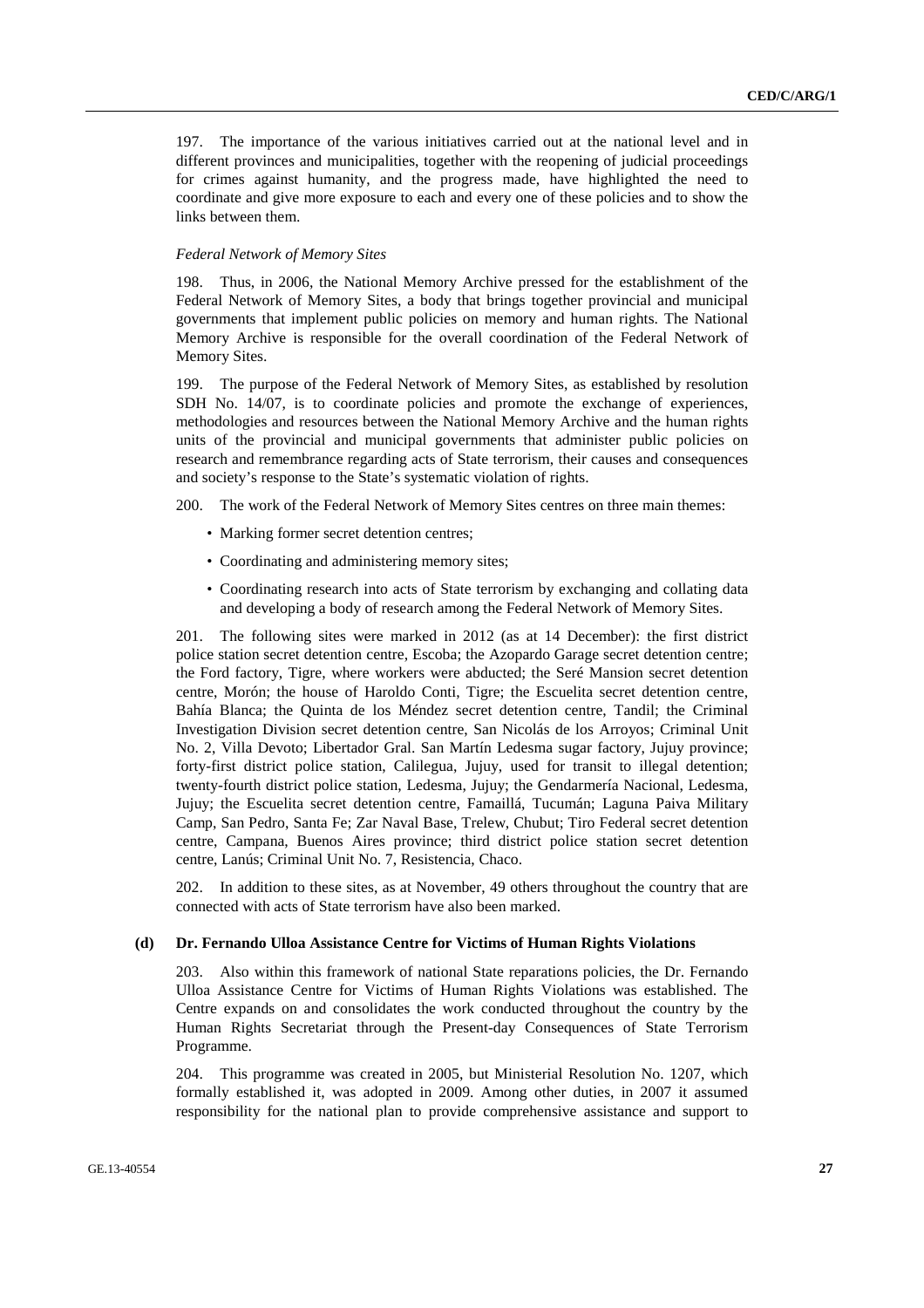plaintiffs and witnesses who have been victims of State terrorism, established by resolution SDH No. 003.

205. The work carried out in the framework of the trials for crimes against humanity has been coordinated from the outset with the National Programme for the Protection of Witnesses and Accused and the Truth and Justice Programme, both run by the national Ministry of Justice and Human Rights. The Programme also works in continuous collaboration with the Public Prosecution Service, the judiciary and human rights bodies to assist, support and protect victim witnesses.

206. Over the years a network of professionals has been established to assist victims of State terrorism, including by supporting witnesses in trials for crimes against humanity. This work is now being continued and expanded by providing assistance to victims of present-day serious human rights violations committed by State officials.

207. All this work involves multiple efforts to provide reparations for the consequences and damages suffered by the persons directly affected and their family members. However, it also aims to highlight the effects on society as a whole, based on the premise that a democracy is built by fully respecting human rights, supporting processes to encourage individual and collective memory in order to prevent the recurrence of atrocities, and continuously seeking truth and justice so as to move forward towards a fairer society for all.

208. The State's efforts in this regard, begun in 2003 with the abrogation of the impunity laws, respond to the challenge of finding ever more innovative ways to repair the damage caused by State terrorism, including present-day acts of institutional violence.

209. The establishment of the Dr. Fernando Ulloa Assistance Centre for Victims of Human Rights Violations by Decree No. 141/11 embodies the State's response, many years overdue, to the victims of human rights violations, in terms of comprehensive assistance as part of public policy on reparation.

210. In accordance with the purpose for which it was established, the Ulloa Centre has undertaken the following actions:

- *(i) Comprehensive assistance*
- (a) Assistance and follow-up on cases

211. The main objectives of the Ulloa Centre include ensuring "comprehensive assistance, psychological support, guidance, and a clinical approach for all victims of State terrorism and for victims of present-day human rights violations resulting from abuses of power by State officials".

212. Under paragraph 1 of Decree No. 141/11, the Ulloa Centre shall: "Carry out actions to provide comprehensive assistance to victims of State terrorism and to victims of abuses of power subjected to severely traumatic situations that could involve infringements of their fundamental rights, and/or to their family members, where comprehensive assistance is understood to include psychological support, guidance and referral of the victims and/or their family members in accordance with the needs identified".

(b) Support for victim testifying in trials for human rights violations

213. Comprehensive assistance includes support for plaintiffs and witnesses who have suffered human rights violations.

214. In the light of the scars left by State terror and their situation as witnesses and participants in trials for crimes against humanity, victims deserve to be supported and accompanied during this complex process. To avoid revictimization in the pursuit of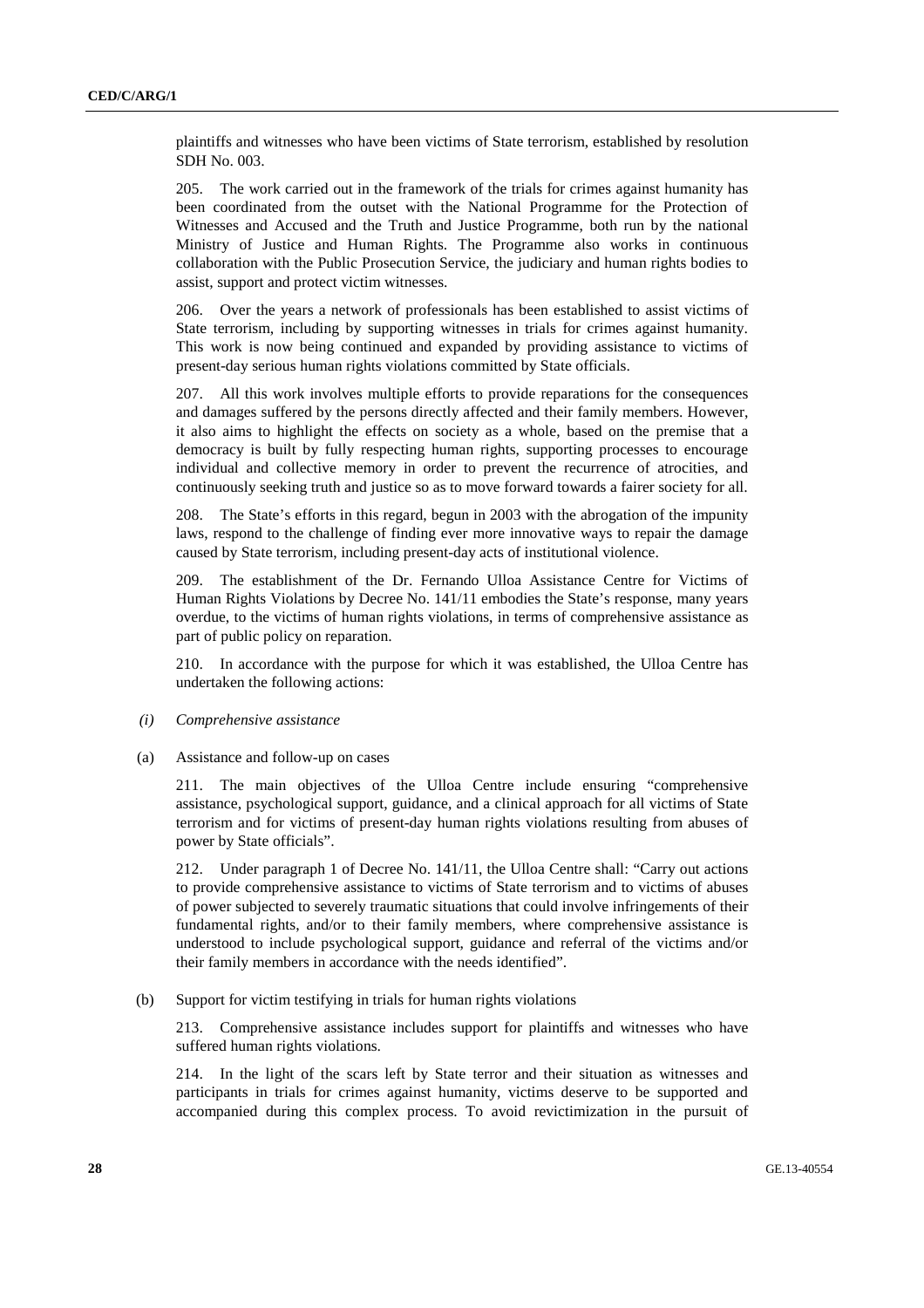justice, efforts are still being made to implement the national plan to provide assistance and support to plaintiffs and witnesses who have been victims of State terrorism.

215. Paragraph 3 of Decree No. 141/11 establishes that the Ulloa Centre's responsibilities include coordinating actions to assist victims, witnesses and plaintiffs who are to appear in court, particularly in trials for crimes against humanity, for whom the Centre shall provide psychological support and assistance during the hearings when needed.

216. The actions described above are carried out at the national level, with dedicated representatives in the following provinces: Córdoba, Salta, Jujuy, Mendoza, Entre Ríos, Tucumán, the Federal Capital and Buenos Aires province.

217. Based on the Centre's experiences supporting and assisting victims testifying in trials for crimes against humanity, and on interactions with other stakeholders, primarily the judicial officials responsible for carrying out the proceedings, a protocol on the treatment of victim witnesses in legal proceedings was developed in partnership with Criminal and Correctional Court No. 12. The protocol was formally submitted to the Supreme Court on 6 October 2011 in the presence of the President of the Court, Dr. Lorenzetti.

(c) Creation and coordination of the National Support Network

218. A national network of public-sector health-care specialists has been established and is continuously being expanded throughout the country. The network carries out effective and interdisciplinary work with professionals who support public policies on human rights and who want to contribute their knowledge and experience to assist victims of State terrorism and other human rights violations. This has made it possible to conduct joint actions and follow-up on the cases dealt with. To that end there are activities involving exchange, supervision and the creation of new resources and mechanisms for dealing with situations as they arise.

219. Under paragraph 5 of Decree No. 141/11, the Ulloa Centre's responsibilities include implementing strategies and public policies on a therapeutic approach in order to build and consolidate a national network of mental health specialists allowing referrals to the public sector, thereby building trust with the specialists to make it possible to work together in following up on the cases dealt with.

220. In that regard, the Ulloa Centre is responsible for coordinating actions with State bodies at the national, provincial and municipal levels and with civil society organizations, with a view to creating a national support network for victims of human rights violations.

221. As at October 2012, a total of 519 persons throughout the country had received support and assistance and referral had been arranged in 240 cases.

#### **3. Recognition of the disappeared person's legal status**

#### **(a) Declaration of absence by reason of enforced disappearance, Act No. 24321**

222. Act No. 24321 establishes the category of "absent by reason of enforced disappearance" and sets out the procedure and effects of a court ruling on absence by reason of enforced disappearance; this status must be declared by a court.

223. In addition, the Human Rights Secretariat issues a certificate indicating that a complaint has been filed regarding a person's disappearance. Provincial secretariats and human rights bodies also receive complaints and refer them to the Human Rights Secretariat.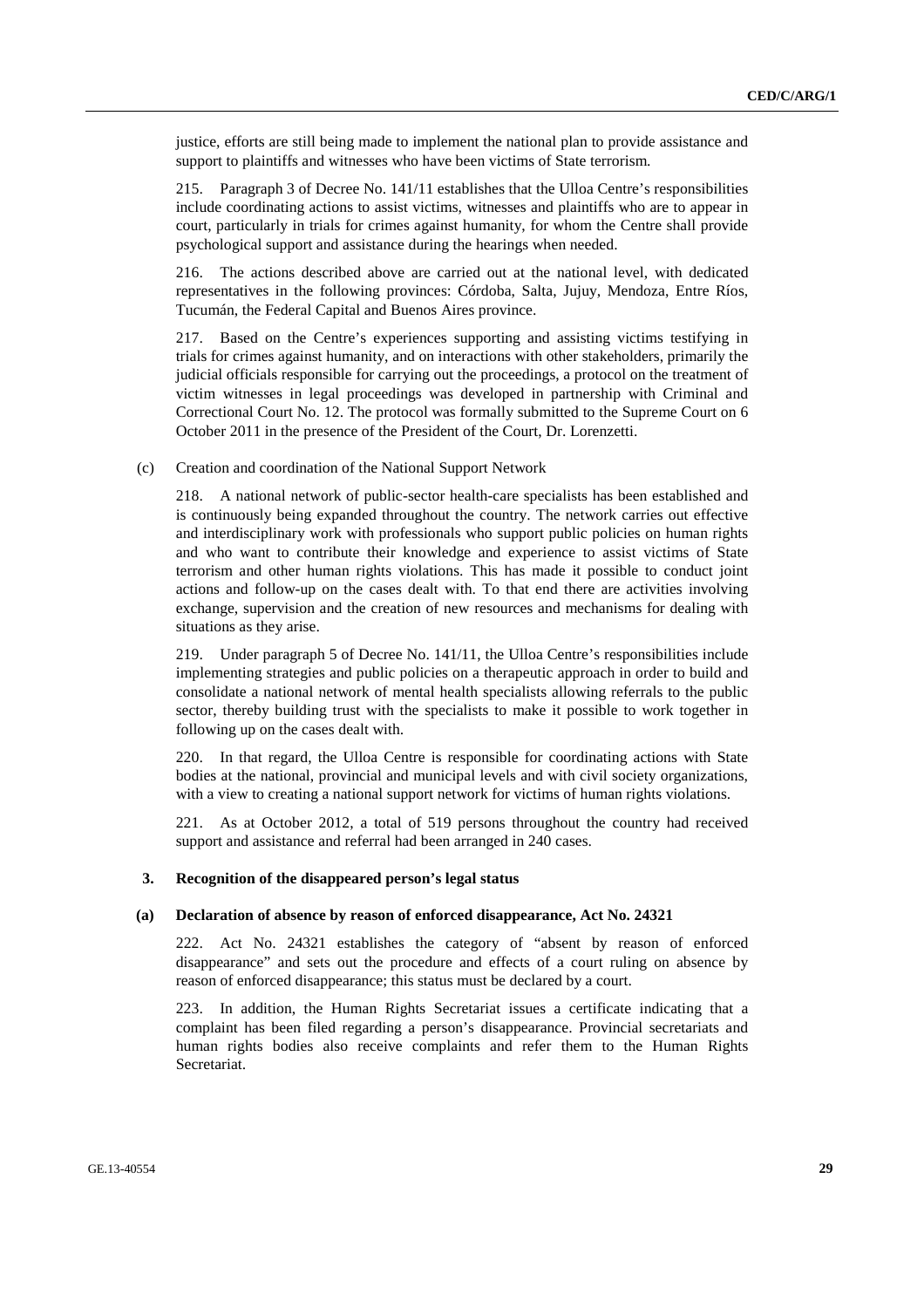### **(b) Identification of voters declared absent by reason of enforced disappearance**

224. Executive Decree No. 935/2010 regulates the use of new technologies in the National Electoral Roll and implements a procedure for recording in existing and future electoral rolls the situation of citizens declared absent due to enforced disappearance.

225. The National Electoral Roll shall indicate the status of "voter absent by reason of enforced disappearance" in cases where the person has been declared as such pursuant to Act No. 24321.

### **N. Information on article 25 of the Convention**

226. With regard to national legislation on the abduction of child victims of enforced disappearance, children whose parents were victims of enforced disappearance and children who were born to mothers in prison who were victims of enforced disappearance, the Criminal Code establishes a penalty of life imprisonment if the victim of the deprivation of liberty followed by an absence of information or a refusal to acknowledge that deprivation of freedom or to give information on the whereabouts of that person (art. 142 ter, para. 1) is a pregnant woman or a child under 18 years of age, or if the victim is a person born during their mother's enforced disappearance (art. 143 ter, para. 2).

227. In addition, article 146 of the Criminal Code stipulates that anyone who takes a child under 10 years of age away from their parents, guardian or the person responsible for them, and anyone who detains or hides the child, shall be liable to 5 to 15 years' imprisonment.

### **Procedures to guarantee the right of disappeared children to recover their true identity**

### **(a) National Commission for the Right to an Identity**

228. As part of their demands to the national Government, in July 1992 the Grandmothers of the Plaza de Mayo asked that a special technical commission be established, comprising persons who had received thorough training for that work.

229. The National Commission for the Right to an Identity was established in November 1992, thereby creating a new form of collaboration between an NGO and the Argentine State.

230. Its original objective, to look for and locate children who disappeared during the last military dictatorship, was soon superseded as it received complaints about stealing and trafficking in children, dispossession of marginalized mothers, and adults with damaged identities. The initial objective was expanded given that it was the only national State body specializing in and devoted to guaranteeing the right to an identity.

231. Provision No. 1328/92 of the then Office of the Under-Secretary for Human and Social Rights of the Ministry of the Interior established a technical commission to search for disappeared children whose identity was known and children born to mothers in prison, thereby helping to fulfil the State's obligation stemming from its ratification of the Convention on the Rights of the Child with regard to the right to an identity.

232. Subsequently, resolution No. 1392/98 of the Ministry of the Interior established the National Commission for the Right to an Identity, which has the same functions and makeup as the previous commission, namely:

- Two representatives of the Public Prosecution Service (one from the Attorney-General's Office and one from the Chief Public Defender's Office);
- Two representatives of the Association of Grandmothers of the Plaza de Mayo; and